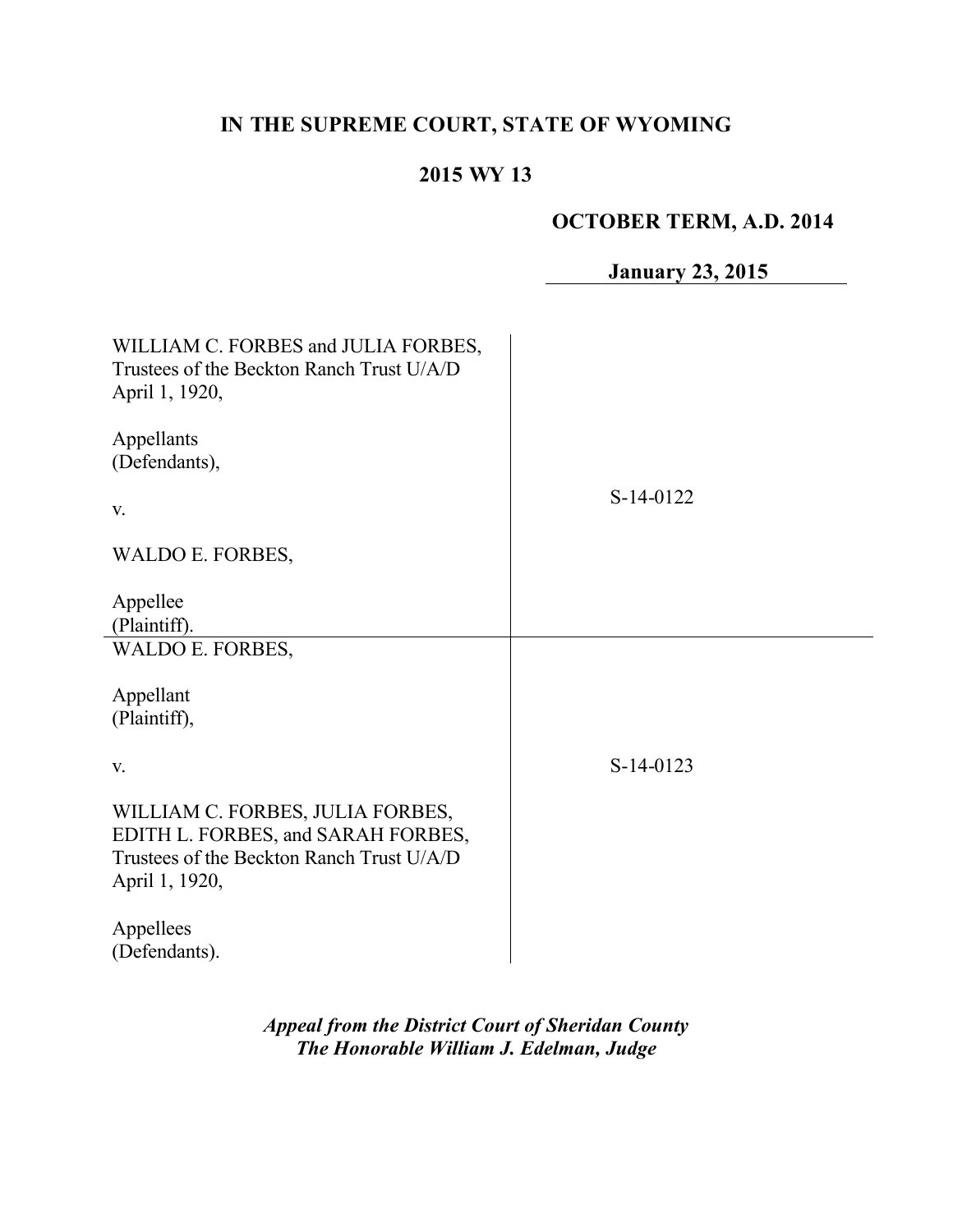#### *Representing William C. Forbes and Julia Forbes in Case No. S-14-0122:*

Patrick J. Murphy and Keith J. Dodson, Williams, Porter, Day & Neville, P.C., Casper, Wyoming. Argument by Mr. Murphy.

#### *Representing William C. Forbes, Julia Forbes, Edith L. Forbes, and Sarah Forbes in Case No. S-14-0123:*

Patrick J. Murphy and Keith J. Dodson, Williams, Porter, Day & Neville, P.C., Casper, Wyoming. Argument by Mr. Murphy.

#### *Representing Waldo E. Forbes:*

Debra J. Wendtland, Wendtland & Wendtland, LLP, Sheridan, Wyoming.

#### *Before BURKE, C.J., and HILL, KITE, DAVIS, and FOX, JJ.*

**NOTICE: This opinion is subject to formal revision before publication in Pacific Reporter Third. Readers are requested to notify the Clerk of the Supreme Court, Supreme Court Building, Cheyenne, Wyoming 82002, of any typographical or other formal errors so that correction may be made before final publication in the permanent volume.**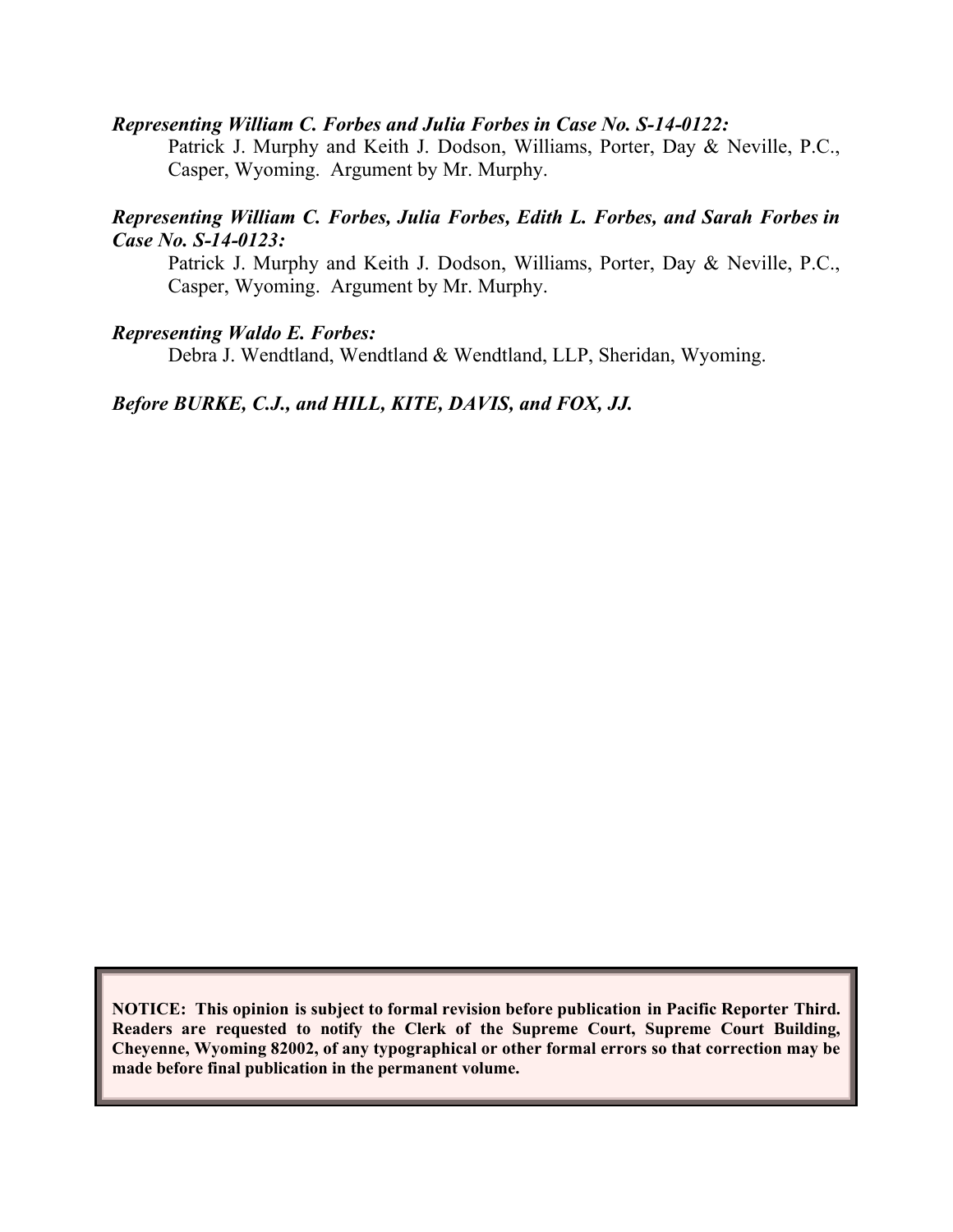#### **FOX, Justice.**

[¶1] The Beckton Ranch Trust (BRT) was formed in 1920 by six members of the Forbes family to hold certain parcels of land and their appurtenant water and ditch rights in Sheridan County, Wyoming, for the benefit of their descendants. The number of beneficiaries grew over time to 19, but the Forbes family managed the Trust's interests without significant strife. That changed in 2007, when Waldo E. Forbes (Spike) resigned as trustee following a dispute with his siblings. Later that year, the remaining trustees―Spike's brother, William Forbes (Cam) and his sisters, Julia Forbes, Sarah Forbes, and Edith Forbes―began a series of land and water transactions that form the basis for the breach of the duty of loyalty alleged in the complaint Spike filed against them.

[¶2] After a bench trial, the district court found that two of the four trustees, Cam and Julia, had breached their duty of loyalty and should be removed. The district court made no finding regarding Sarah and Edith, and did not remove them as trustees. Both sides appeal. We reverse the district court's order removing Cam and Julia, and affirm the decision not to remove Sarah and Edith.

#### *ISSUES*

[¶3] Cam Forbes and Julia Forbes, Trustees of the BRT, raise the following issues on appeal:

1. Was the district court's decision to remove Cam and Julia as trustees because of the exchange of water rights reversible error because it was based on an unpled claim and because it made clearly erroneous findings regarding the exchange of water rights?

2. Was the district court's finding that Julia profited from the transactions that were undertaken to place a conservation easement on the BRT property clearly erroneous?

3. Did the district court err when it found that Cam and Julia improperly issued new shares in the BRT?

4. Did the district court commit reversible error when it allowed undesignated expert testimony, concluded property deeded to Cam was not suitable for development in spite of Spike's expert's testimony otherwise, and based its finding on difference in value by comparing a 2007 value of one property to a 2013 value of another?

5. Did the district court commit reversible error when it failed to address the BRT Trustees' affirmative defenses?

1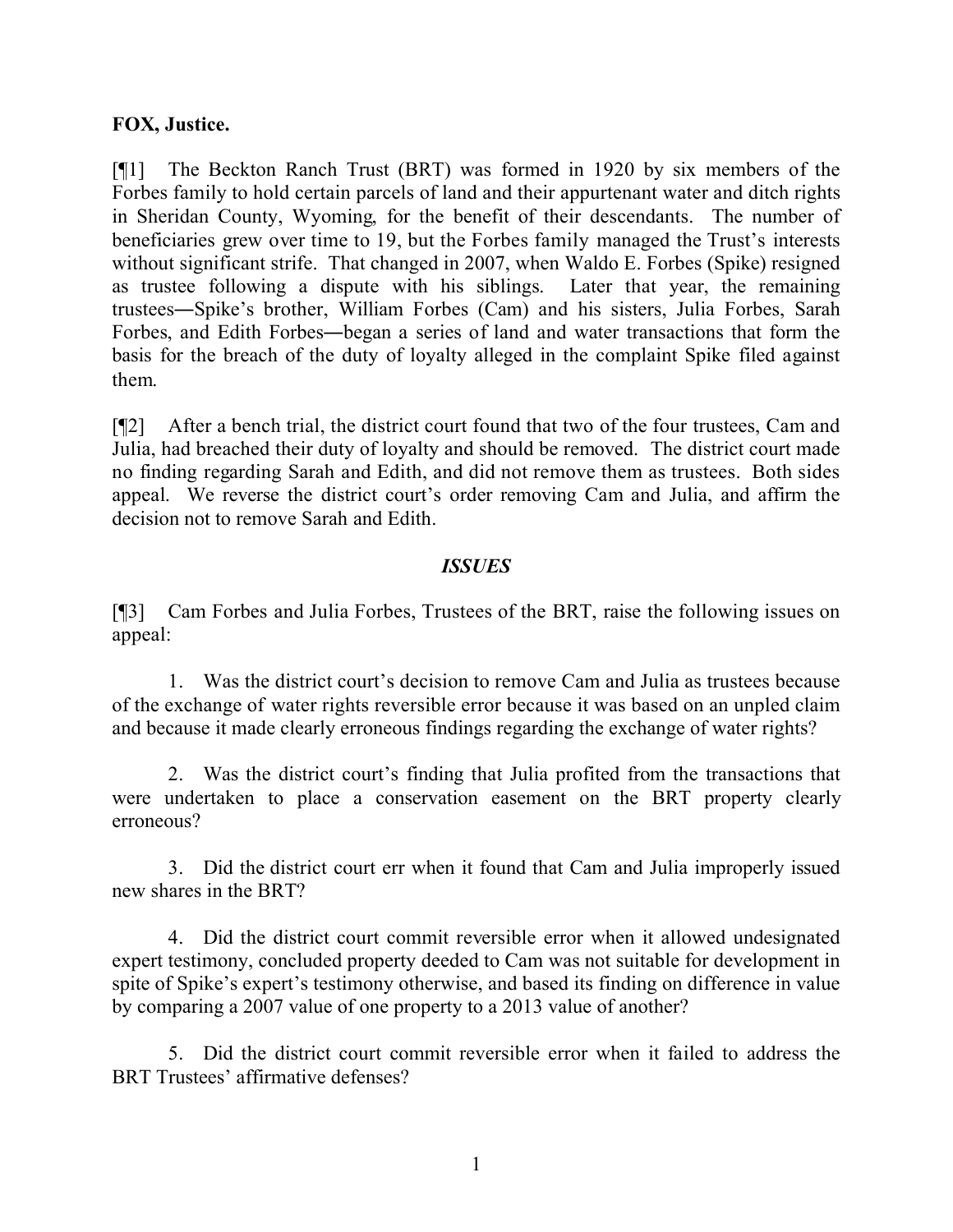[¶4] Spike raises only one issue in his cross appeal:

1. Did the district court err as a matter of law when it failed to remove Edith and Sarah as trustees of the BRT?

#### *FACTS*

[¶5] The BRT is a Massachusetts Business Trust created by members of the Forbes family in 1920 to manage and hold real property in Sheridan County, Wyoming, for the benefit of the Forbes family and their descendants. The BRT holds approximately 6,000 acres of land worth roughly \$20,000,000. Spike was a trustee of the BRT for approximately 44 years, from 1963 until 2007. Cam became a trustee in 1983, Edith in 1986, and Julia and Sarah in 2007. There are 19 beneficiaries of the BRT, including Spike, Cam, Edith, and Julia. $1$  Spike is the only beneficiary to challenge the trustees' exercise of their duties. The BRT will terminate 20 years after the death of Amelia Forbes, who was born in 1915, and was alive at the time of the hearing.<sup>2</sup>

[¶6] Other Forbes family entities that enter the picture are the Hillside Street Trust (HST), which owns land in the same area as the BRT; the Sarah P. Forbes Revocable Trust (SPFRT), which held the family home sometimes referred to as the "Cave Creek property;" Beckton Stock Farms, Inc., which operates a cattle business on BRT and HST land; and Beckton Livestock, LLC, which owns the livestock that is operated by Beckton Stock Farms. Each of these entities has overlapping, but not identical, beneficiaries, trustees, officers, and members.

[¶7] The stage for the current dispute was set with the aging and estate tax concerns of the generation now managing the BRT; the death of their mother, Sal Forbes; the retirement of Spike as ranch manager and BRT trustee; and the looming termination of the Trust. Spike, who had become disgruntled after a difference of opinion with his siblings over remodeling and construction expenses for the Cave Creek house he lived in with Sal, and who had concluded that "my own estate planning imperatives required some ownership separation," made it clear that he would be taking any steps necessary to separate his interests from the Trust. In a May 6, 2011, email to Edith, he said: "That can happen in a way which is mutually beneficial to many shared common interests, or it can happen with a fight every step of the way." He went on to say: "The choice on 'how' it happens is in your camp: cooperatively or with fight after fight." On July 11, 2011, Spike filed the complaint that began this lawsuit.

<sup>&</sup>lt;sup>1</sup> Sarah Forbes is not a BRT beneficiary.

<sup>&</sup>lt;sup>2</sup> The Trust may also be terminated earlier at the discretion of three or more trustees.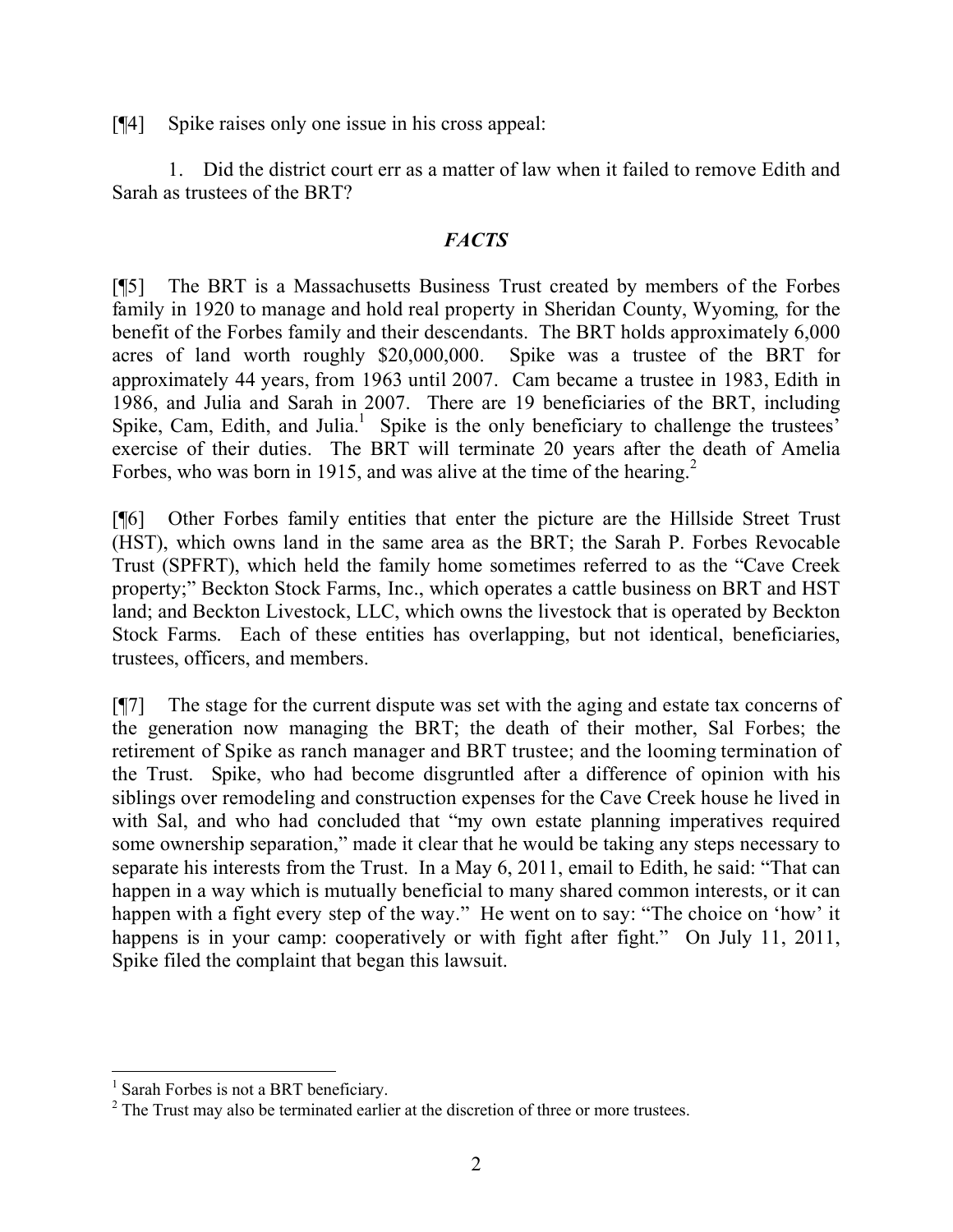#### **A. The 2007 "Cam transaction"**

[¶8] While Spike was still a BRT trustee, in January 2007, he proposed that:

It is appropriate that Cam own the land upon which his house sits, currently owned by the Beckton Trust. I propose that such land be sold to him by the Beckton Trust at the current fair market value established by the County which is approximately \$25,000 for the home-site plus a small amount for the adjacent agricultural land.

[¶9] In August 2007, after Spike had resigned as trustee, the BRT exchanged the property on which Cam had built his house for a 31 percent interest in 80 acres of property Cam owned near Sheridan, the "Jeffries 80." A 2007 appraisal of the property Cam acquired from the BRT valued it at \$320,000. A 2007 appraisal of a 35-acre "hypothetical piece of property"<sup>3</sup> owned by Cam valued it at  $$454,000$ . The Jeffries 80 that was ultimately exchanged to the BRT was near, but "not exactly contiguous" to the land appraised in the 2007 appraisal. A 2013 appraisal, obtained by Spike for this litigation, valued the Jeffries 80 at \$205,000 (31 percent of that value is \$63,550).

[¶10] Trustee Sarah Forbes explained that the trustees concluded this land exchange was in the BRT's interest because the Jeffries 80 seemed to be "premiere land" for development, and because it would be beneficial for the trust to have land that could be sold without impacting the ranch operations. They also believed that the 31% interest would be beneficial because they could "ride on Cam's coattails" when he developed the property. Spike's expert James Urbatchka, who performed both Jeffries 80 appraisals, testified that "I think there was enough relatively flat land that you could put four houses there."

[¶11] Cam recused himself from the August 27, 2007 Resolution of the BRT trustees that adopted the Jeffries 80 exchange. However, he was fully involved in the discussions and planning leading up to that point, retaining Mr. Urbatchka to do the appraisals for both properties, and making several trips over the Jeffries 80 with other BRT trustees and beneficiaries.

#### **B. The Cave Creek Transaction**

[¶12] In 2010, when the matriarch Sal Forbes was ill, the trustees determined that the BRT should acquire her house and property, known as "Cave Creek," in an attempt to keep that property in the family after her death. To accomplish this, the BRT acquired

  $3$  The hypothetical aspect of the appraisal was that it was to value 35 acres out of 1,500 acres that Cam owned, without identifying which 35 acres.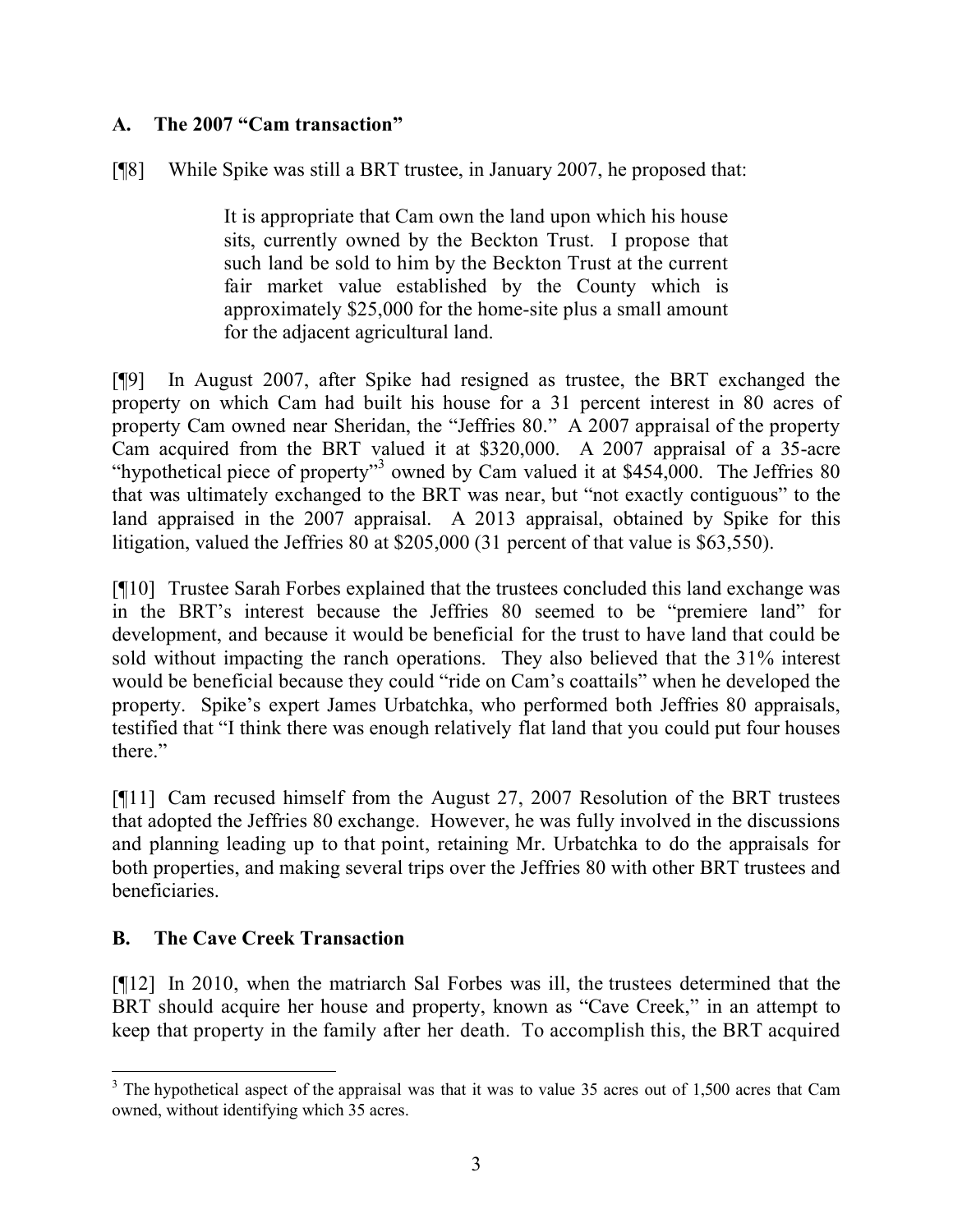the house and 72 acres, valued at \$1,233,000, in exchange for 70 newly-issued shares in the BRT. Neither the Cave Creek transaction nor the issuance of 70 new BRT shares for that transaction were relied upon by the district court in its Findings of Fact, Conclusions of Law and Judgement [sic].

### **C. The Conservation Easement Exchange**

[¶13] Spike testified that "[w]e started talking about a conservation easement and encouraging it in 2005 while I was a trustee." Many BRT beneficiaries had indicated a desire to preserve BRT land with such an easement. In 2010, the BRT trustees reached an agreement with the Nature Conservancy to place a conservation easement on 1,020 acres of BRT land, in exchange for \$1,353,200 (net after taxes and costs) and a small piece of property called the "Polo Field." Spike was in favor of this transaction; however, he objected to a series of transactions between trustee Julia Forbes and the BRT which led up to the conservation easement transaction.

[¶14] Late in the negotiations on the conservation easement, which were to be resolved by the end of 2010 due to funding restrictions, the trustees learned that the Natural Resources Conservation Service (NRCS) would require all 19 BRT beneficiaries to be assessed for financial eligibility pursuant to 7 C.F.R. § 1491 *et seq*. prior to approving the easement. In order to avoid the cumbersome eligibility assessment and expedite the process, the trustees determined to convey the property to one person, trustee Julia Forbes.

[¶15] The idea that Julia would hold the 1,020 acres subject to the conservation easement for purposes of the transaction was fairly straightforward; however, Julia did not own sufficient shares in the BRT necessary to exchange for that amount of acreage. In order to acquire sufficient shares, Julia first exchanged 61 shares she had in the HST for 320 acres of HST land. Then, in order to acquire more BRT shares, Julia exchanged the 320 former HST acres to the BRT for 60 newly-issued BRT shares. Julia then relinquished her 210 BRT shares in exchange for 1,020 acres of BRT land. She completed the conservation easement deal as the sole owner of the 1,020 acres, and then transferred that land back to the BRT in exchange for 172 BRT shares. She also conveyed to the BRT the \$1,353,200 (net after taxes and costs) that she had received for the easement. Julia still retains the Polo Field property which was also part of the easement consideration, pending resolution of this lawsuit.

[¶16] The trustees did not obtain any current appraisal of the specific pieces of property exchanged in this series of transactions (other than the appraisal of the 1,020 acres for the conservation easement), instead relying on older appraisals, appraisals of other property in the area, and a 2004 market analysis.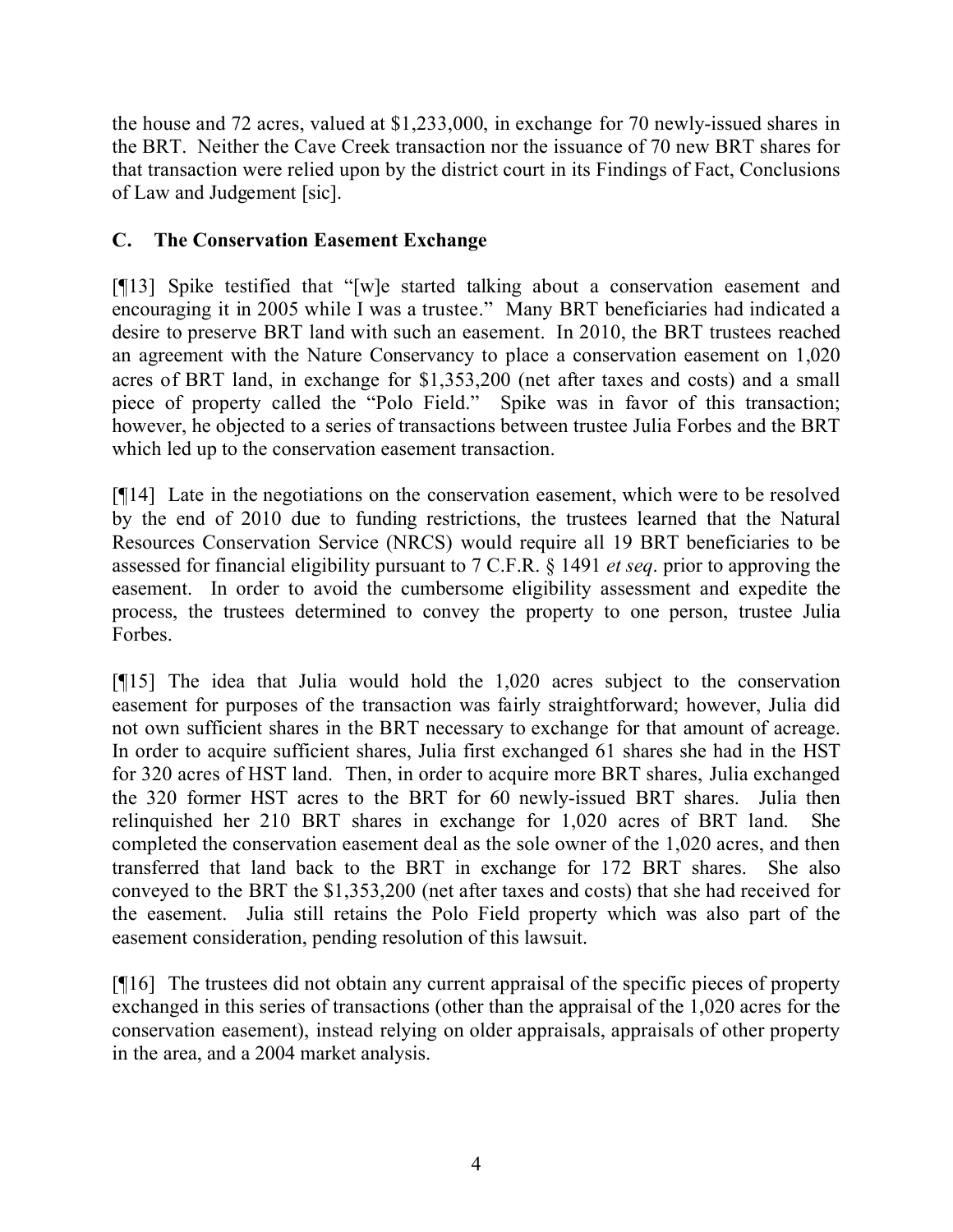### **D. The Petitions for Change of Place of Use of BRT Water Rights**

[¶17] In 2009 or 2010, the Wyoming Board of Control approached Cam and asked him to correct the discrepancies between water rights as permitted and the water as it was actually being put to beneficial use on HST and BRT lands. Significant areas of land were being irrigated where there were no water rights, and other areas for which there were water rights had not had water applied to them for many years. Prestfeldt Surveying was retained to research the water rights, means of conveyance and reliability of supply, and ultimately produced a series of maps to accompany four Petitions for Change of Place of Use. Cam testified with regard to the rearrangement of the water rights: "So really every trust benefited from this. Basically you're taking unused water and putting it where it can be used."

[ $[18]$ ] The petitions were signed by Cam as trustee of the BRT<sup>4</sup> and as trustee of the HST. Although each petition stated that the petitioners (BRT and HST) were the owners of the lands at issue, in fact the petitions covered 36 acres owned by Cam individually, and 160 acres owned by Cam, Julia, and three other family members (the "Tracy property"). Some BRT water rights were moved to the Tracy property, in exchange for which the Tracy property rights were moved to BRT property. Some Tracy water rights were also moved to Cam's property, which had no water rights prior to the changes in place of use.

[¶19] The petitions were filed in July 2011, and granted by the Wyoming Board of Control in February 2012. These water rights changes in place of use were not reported to the beneficiaries, Cam testified, because "it was not on the radar."

[¶20] No information regarding the water rights petitions was provided to Spike in discovery. Spike learned of them from another source, and shortly thereafter, his counsel listed the four Petitions for Change of Place of Use as exhibits. The BRT trustees objected promptly and repeatedly to any discussion of the petitions, arguing that the water rights issue was an unpled claim, and that the exhibits were not identified until long after the applicable deadlines.

[¶21] Although his initial complaint sought various forms of relief, by the time of trial Spike sought only the removal of the trustees. The district court found that Cam and Julia had breached their duty of loyalty and should be removed as BRT trustees. They appealed that decision. The district court made no finding as to trustees Sarah and Edith, so they continue as BRT trustees. Spike appealed that portion of the decision.

 <sup>4</sup> The other trustees had given Cam permission to sign on behalf of the Trust.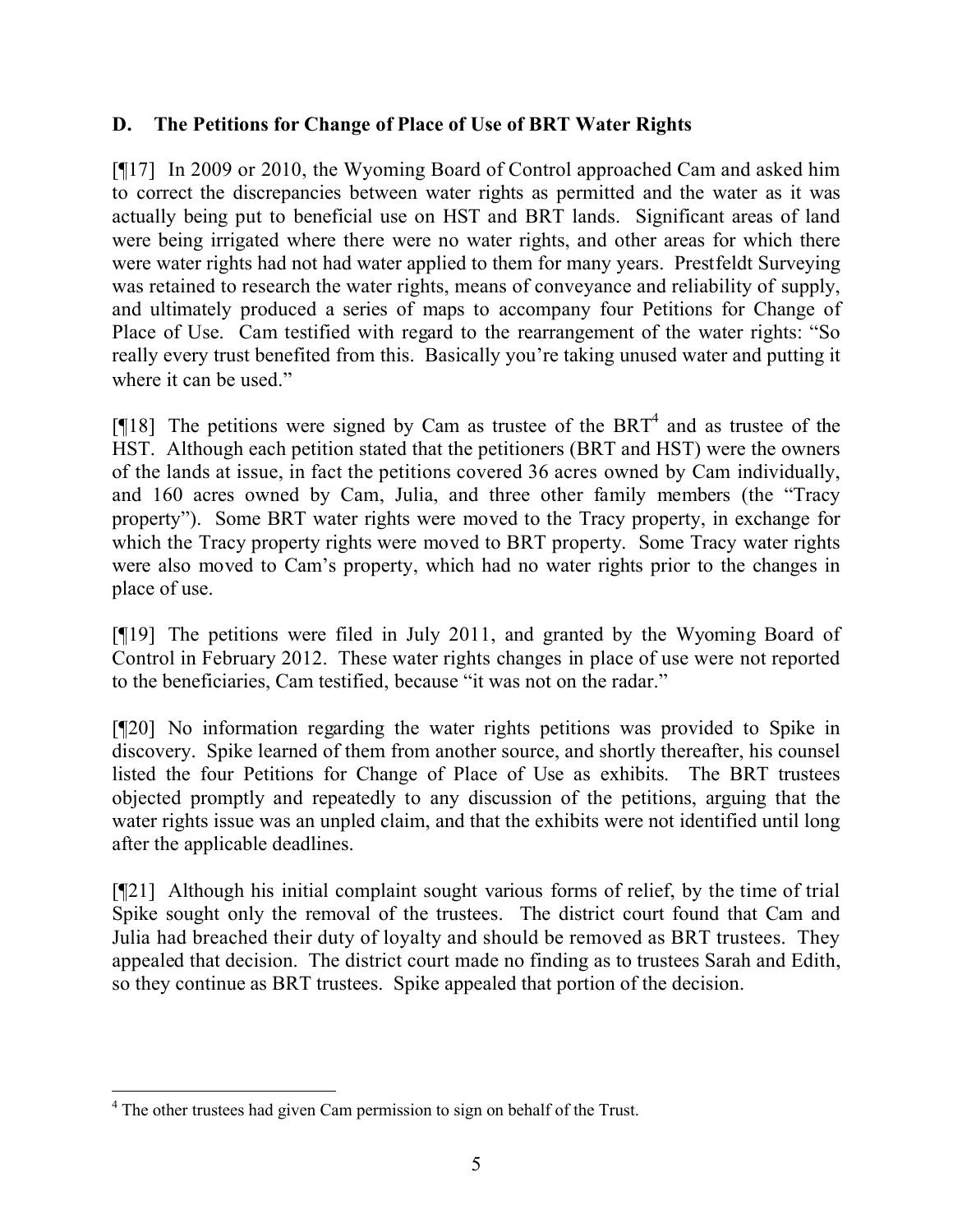#### *STANDARD OF REVIEW*

[¶22] Following a bench trial, this Court reviews a district court's findings and conclusions using a clearly erroneous standard for the factual findings and a *de novo* standard for the conclusions of law. *Piroschak v. Whelan*, 2005 WY 26, ¶ 7, 106 P.3d 887, 890 (Wyo. 2005)[.]

> The factual findings of a judge are not entitled to the limited review afforded a jury verdict. While the findings are presumptively correct, the appellate court may examine all of the properly admissible evidence in the record. Due regard is given to the opportunity of the trial judge to assess the credibility of the witnesses, and our review does not entail reweighing disputed evidence. Findings of fact will not be set aside unless they are clearly erroneous. A finding is clearly erroneous when, although there is evidence to support it, the reviewing court on the entire evidence is left with the definite and firm conviction that a mistake has been committed.

*Piroschak*, ¶ 7, 106 P.3d at 890. Findings may not be set aside because we would have reached a different result. *Harber v. Jensen*, 2004 WY 104, ¶ 7, 97 P.3d 57, 60 (Wyo. 2004). Further,

> we assume that the evidence of the prevailing party below is true and give that party every reasonable inference that can fairly and reasonably be drawn from it. We do not substitute ourselves for the trial court as a finder of facts; instead, we defer to those findings unless they are unsupported by the record or erroneous as a matter of law.

*Id.* (quotation marks omitted) (some citations omitted).

*Pennant Serv. Co. v. True Oil Co., LLC*, 2011 WY 40, ¶ 7, 249 P.3d 698, 702–03 (Wyo. 2011).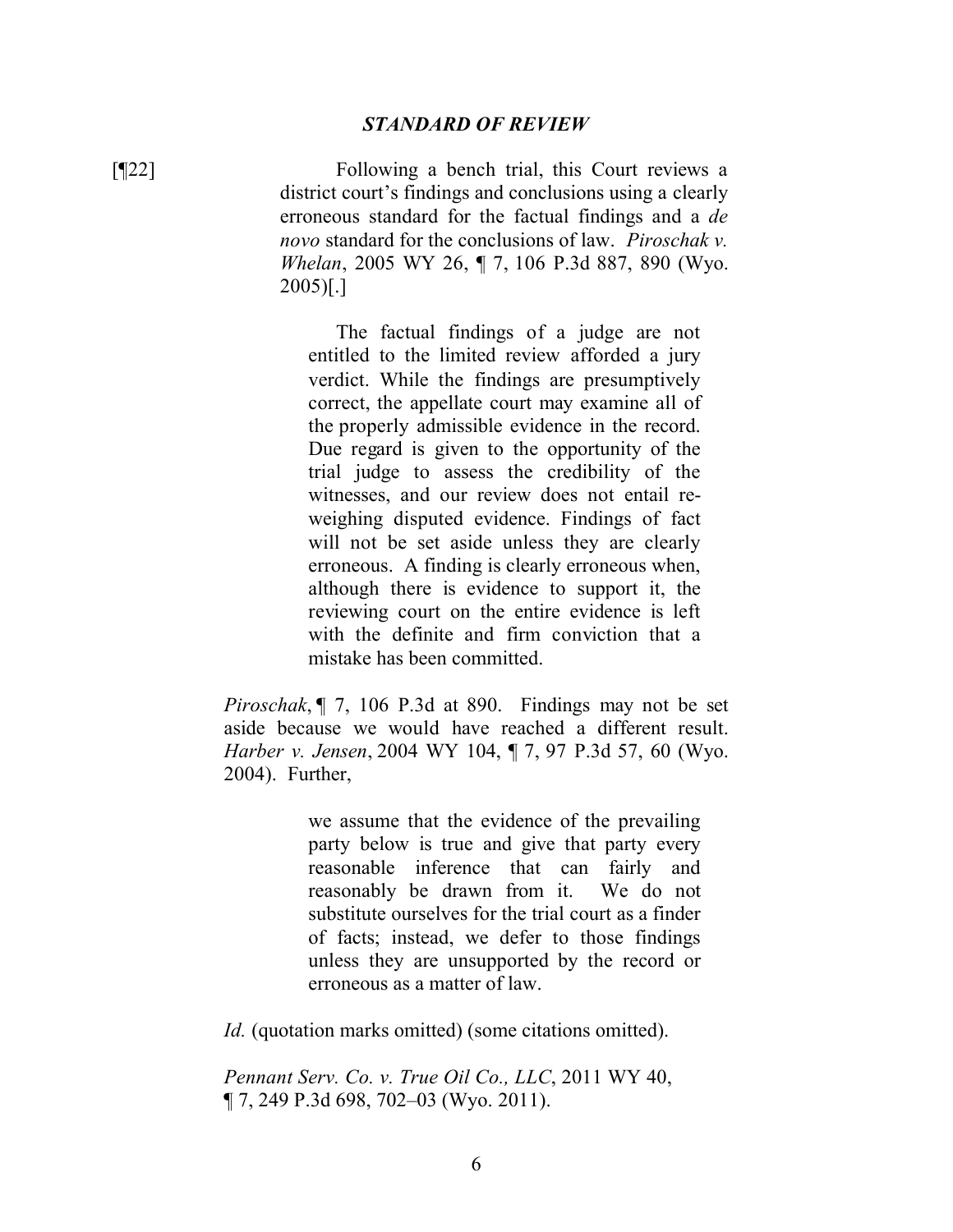*BJ Hough, LLC v. City of Cheyenne*, 2012 WY 140, ¶ 8, 287 P.3d 761, 764-65 (Wyo. 2012) (some citations omitted). Statutory interpretation presents a question of law which we review *de novo. Sinclair v. City of Gillette*, 2012 WY 19, ¶ 8, 270 P.3d 644, 646 (Wyo. 2012). An incorrect application of law can lead to errors in findings of ultimate fact. *See, e.g., Brown v. Arp and Hammond Hardware Co.*, 2006 WY 107, ¶ 40, 141 P.3d 673, 685-86 (Wyo. 2006); *Jackson Hole Mountain Resort Corp. v. Alpenhof Lodge Assocs.*, 2005 WY 46, ¶ 17, 109 P.3d 555, 561 (Wyo. 2005).

*Barlow Ranch, Ltd. Partnership v. Greencore Pipeline Co. LLC*, 2013 WY 34, ¶ 14, 301 P.3d 75, 82 (Wyo. 2013).

#### *DISCUSSION*

[¶23] We begin by determining the standard for measuring the performance of the trustees, a question of law which we review *de novo*. *Id.* A "trustee of a business trust, like a director and officer of a corporation, owes the trust and its investors fiduciary duties of care and loyalty[.]" *Bergeron v. Ridgewood Sec. Corp.*, 610 F.Supp.2d 113, 135 (D. Mass. 2009). The interpretation of unambiguous trust agreements is a matter of law for the court. *Evans v. Moyer*, 2012 WY 111, ¶ 21, 282 P.3d 1203, 1210 (Wyo. 2012). The BRT trust agreement provides that "No trustee hereunder shall be held personally liable for any act or omission whatever which he performs, commits, or suffers in good faith." In *Kerper v. Kerper*, 780 P.2d 923, 929-30 (Wyo. 1989), we considered similar language in a trust and held that such a provision "is a limitation on liability," although it is "strictly construed." There, we reversed the district court's determination that the trustee had breached her fiduciary duty, because "it did not give effect to the settlors' intent to limit the trustee's liability for the administration of the trust," and instead "incorrectly used the reasonably prudent man standard[.]" *Id.* at 931. *See also Dallas Dome Wyo. Oil Fields Co. v. Brooder*, 97 P.2d 311, 318 (Wyo. 1939) ("[T]he liability which devolves on a trustee by reason of his accepting the trust may be limited by the terms of the trust instrument, and where the liability of the trustee is (so) limited . . . the general rules of law are not applicable. (Citation omitted.)").

[¶24] In its Findings of Fact, Conclusions of Law and Judgement [sic], the district court recognized the good-faith provision in the BRT, yet it went on to apply a higher standard to the trustees' actions in this case. For example, in reaching the conclusion that Julia breached her fiduciary duty in her handling of the Nature Conservancy transaction, the district court said: "a trustee owes a higher duty than the ordinary standard of good faith, and such conduct which may seem permissible to an ordinary person, is prohibited to a person in a fiduciary position, as he or she is held to 'something stricter than the morals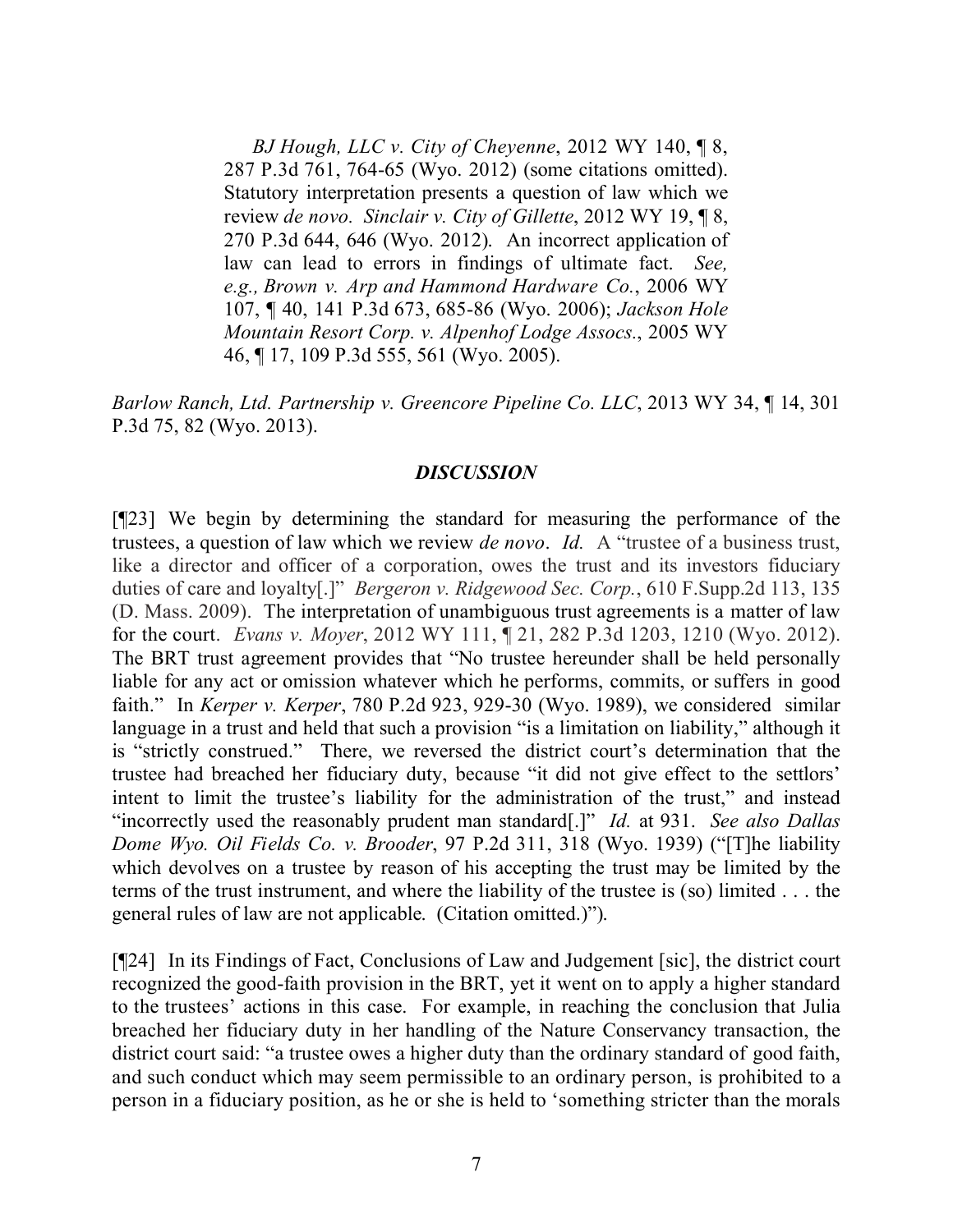of the market place.'" (Citations omitted.) Spike urges us to adopt this "good faith-plus" standard, citing, among other things, to our decision in *Wells Fargo Bank Wyoming, N.A. v. Hodder*, 2006 WY 128, ¶ 33 n.7, 144 P.3d 401, 413 n.7 (Wyo. 2006), where we said:

> The common law duty of loyalty is the fundamental duty from which each more specific trustee's duty is derived. A trustee is under a duty to the beneficiary in administering the trust to exercise such care and skill as a man of ordinary prudence would exercise in dealing with his own property.

[¶25] Spike overlooks the next paragraph, where we stated "the common law duty owed by a trustee goes beyond mere 'good faith' unless otherwise provided by the express terms of the trust." *Id.* Here, the express terms of the trust provide that the BRT trustees' duty does not go beyond good faith.

[¶26] We have defined "good faith" as "faithfulness to an agreed common purpose and consistency with the justified expectations of the other party; it excludes a variety of types of conduct characterized as involving 'bad faith' because they violate community standards of decency, fairness or reasonableness." *Hodder*, 2006 WY 128, ¶ 33, 144 P.3d at 413 (quoting *Scherer Const., LLC v. Hedquist Const., Inc*., 2001 WY 23, ¶ 18, 18 P.3d 645, 653 (Wyo. 2001)). The district court erred as a matter of law to the extent that it relied upon a duty higher than that.

[¶27] We held in *Kerper* that a good faith standard does not exclude application of fiduciary obligations imposed by Wyoming statutory provisions. *Kerper*, 780 P.2d at 930. The district court ruled that the provisions of the previous Uniform Trustees' Powers Act, Wyo. Stat. Ann. §§ 4-8-101 through 4-8-112 (repealed 2003), and the Uniform Prudent Investor Act, Wyo. Stat. Ann. §§ 4-9-101 through 4-9-113 (repealed 2003), are applicable to the BRT,<sup>5</sup> and we hold that application of the fiduciary standards contained in those statutes is consistent with a good-faith standard. Thus, the BRT trustees must conduct themselves in compliance with the statutory duty of loyalty, which requires that "[a] trustee shall invest and manage the trust assets solely in the interest of the beneficiaries." Wyo. Stat. Ann. § 4-9-105 (repealed 2003, replaced by Wyo. Stat. Ann. § 4-10-905, which has identical language).

[ $[$ [28] Restatement (Second) of Trusts  $\S 170$  (1959) similarly provides:

  $<sup>5</sup>$  The district court held that the Wyoming Uniform Trust Code, enacted in 2003, "does not apply to this</sup> case."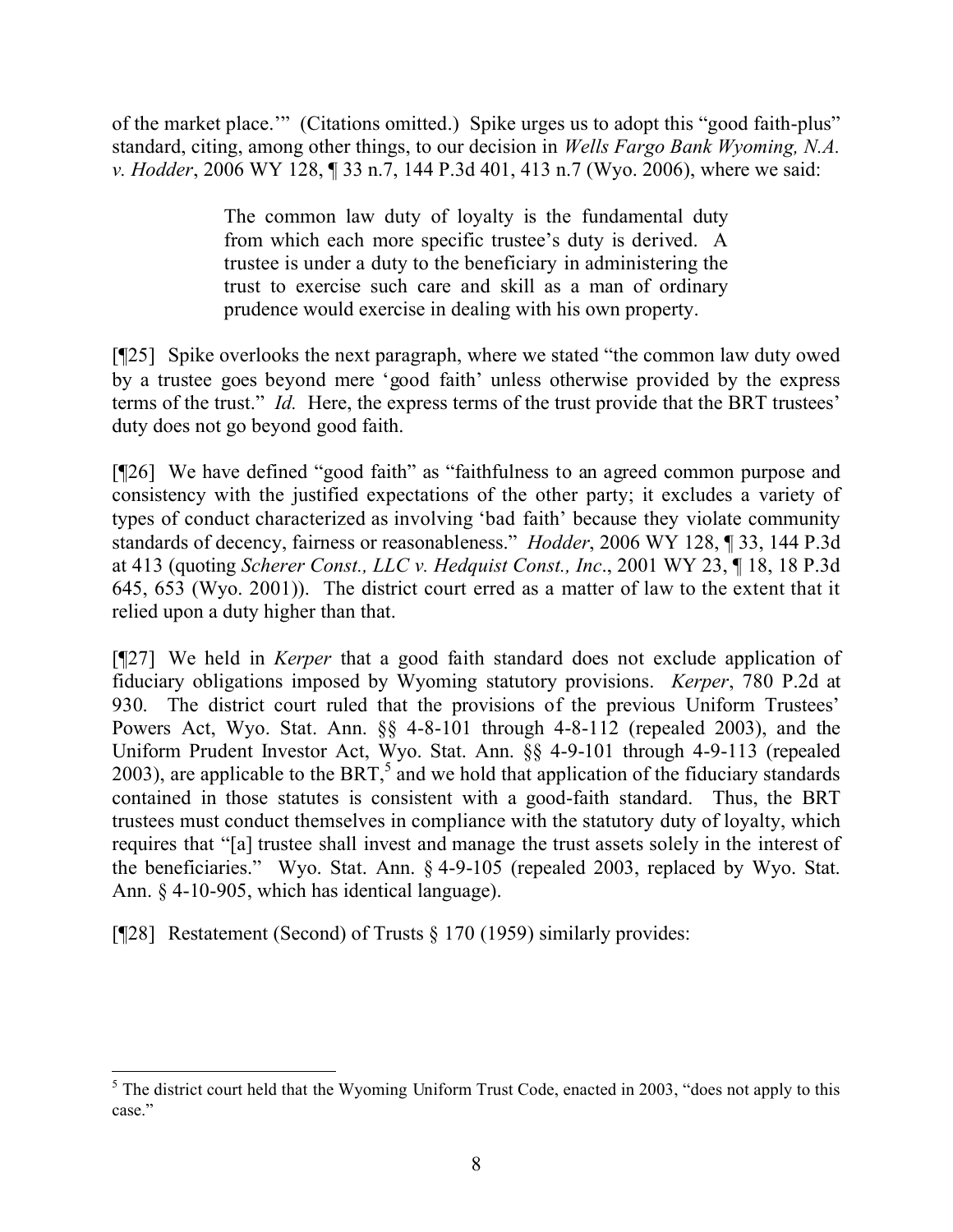### **Duty of Loyalty.**

(1) The trustee is under a duty to the beneficiary to administer the trust solely in the interest of the beneficiary.

(2) The trustee in dealing with the beneficiary on the trustee's own account is under a duty to the beneficiary to deal fairly with him and to communicate to him all material facts in connection with the transaction which the trustee knows or should know.

[¶29] Because the only remedy Spike has sought is removal of the BRT trustees, and the district court ordered removal of trustees Julia and Cam, we next turn to the standard for removal of trustees. The trustees urge us to apply the standard set forth in *In re Hartt Estate*, 295 P.2d 985, 1011 (Wyo. 1956):

> As we have seen the removal of an executor or trustee is harsh and severe; it is serious; it is a drastic action; it should not be done unless clearly necessary; if the court can adjust the disputed matters, the removal should not be made; an executor or trustee should not be removed except for gross and willful misconduct.

[¶30] Spike correctly points out that the trustees at issue in *Hartt*, unlike the BRT trustees, had been chosen by the settlor, and "[c]ourts are more reluctant to remove a trustee who has been chosen by the settlor than one who is court-appointed." Bogert, *The Law of Trusts and Trustees* § 527, at 51-52 (2d ed. 1978); *see also* Restatement (Third) of Trusts § 37, cmt. f (2003). Although the BRT trustees were not individually selected by the settlors, neither were they appointed by the court. They are not strangers to the Trust as a court-appointed trustee would be; they are all Forbes family members, selected pursuant to the terms of the Trust by existing trustees. The BRT settlors contemplated the inherent conflict that exists when trustees are also beneficiaries.

> A settlor has a great deal of discretion in designating a trustee. *Copley v. Copley*, 126 Cal.App.3d 248, 178 Cal.Rptr. 842, 847 (1981) (positions with obvious conflict of interests created and intended by trustor preserved as trustee intended). The law is settled that a trustee may be an interested party, such as a beneficiary or remainderman. *Lovett v. Peavy*, 253 Ga. 79, 316 S.E.2d 754, 757 (1984) (where antagonistic interests of trustee as remainderman known to settlor, error to remove trustee solely based on status as remainderman); *In re Luhrs Trust*, 443 N.W.2d 646 (S.D. 1989); *see also*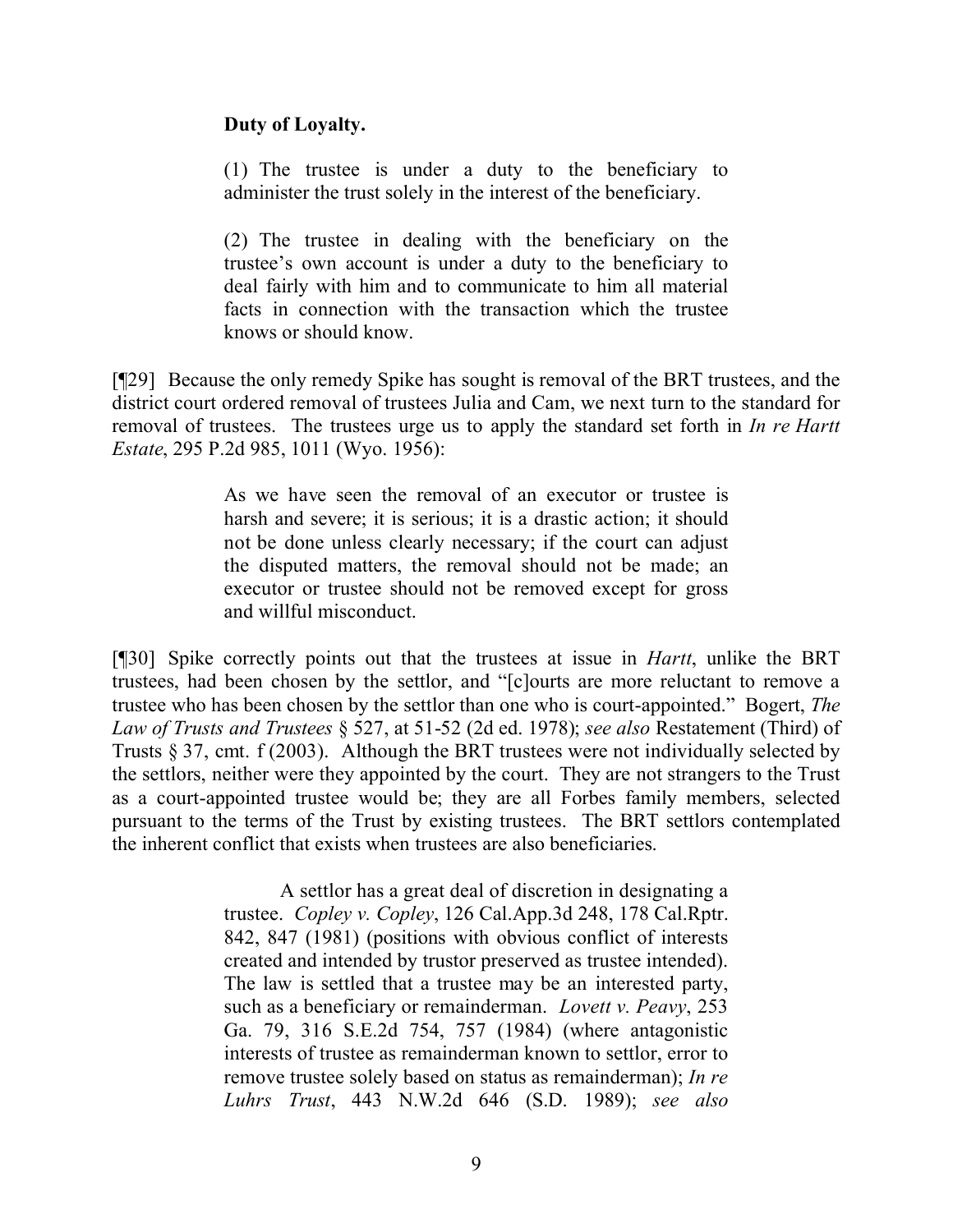*Restatement (Second) of Trusts,* § 99 cmt. a (1959). Generally, the court will not remove a testamentary trustee absent a demonstrated abuse of power. *Copley*, 178 Cal.Rptr. at 866; *Culver v. Culver*, 112 Ohio App. 100, 169 N.E.2d 486 (1960) (so long as trustee executes trust in good faith and sound discretion, court has no right to interfere).

*In re Estate of Klarner*, 113 P.3d 150, 157 (Colo. 2005).

[¶31] We conclude as a matter of law that the *In re Hartt* standard for removal of trustees is applicable to this case.

[¶32] Trustees may be removed for a variety of grounds, ranging from habitual drunkenness to tax evasion, to disobedience of directions in the trust instrument. Bogert, *supra*, § 527. "Mismanagement of the estate arising from a misconception or misunderstanding of the trustee's duties may be a ground for removal, but not if no serious harm has been done and no dishonesty or want of capacity is indicated. Similarly, a mere error in judgment is insufficient." *Id.* at 67-69.

[¶33] The district court's power to remove a trustee is "rooted in equity," *Kerper*, 780 P.2d at 938 (citing Wyo. Stat. Ann. § 2-3-210), and the court has "sound discretion" to make the determination whether to remove a trustee, which we will not disturb absent an abuse of discretion. *Id.*

[¶34] We turn then to the specific allegations of error by the district court.

### *I. Was the district court's decision to remove Cam and Julia as trustees because of the exchange of water rights reversible error because it was based on an unpled claim and because it made clearly erroneous findings regarding the exchange of water rights?*

[¶35] Spike's Amended Complaint asserts claims for 1) breach of duty of loyalty, 2) breach of duty with regard to taxation, and 3) breach of duty to provide accounting. The district court based its decision to remove Cam and Julia as trustees only on its finding that they breached their duty of loyalty. Spike's Amended Complaint alleges three specific grounds for his breach of the duty of loyalty claim: the trustees' failure to file as a Wyoming statutory trust, the issuance of shares, and various land transactions.<sup>6</sup> There

  $6$  The land transactions are specifically identified in the Amended Complaint as follows:

The trustees have failed to conduct themselves in an arms-length, fiduciary manner specific to the 2007 land transaction with William C. Forbes, in his individual capacity; the 2010 land transactions with the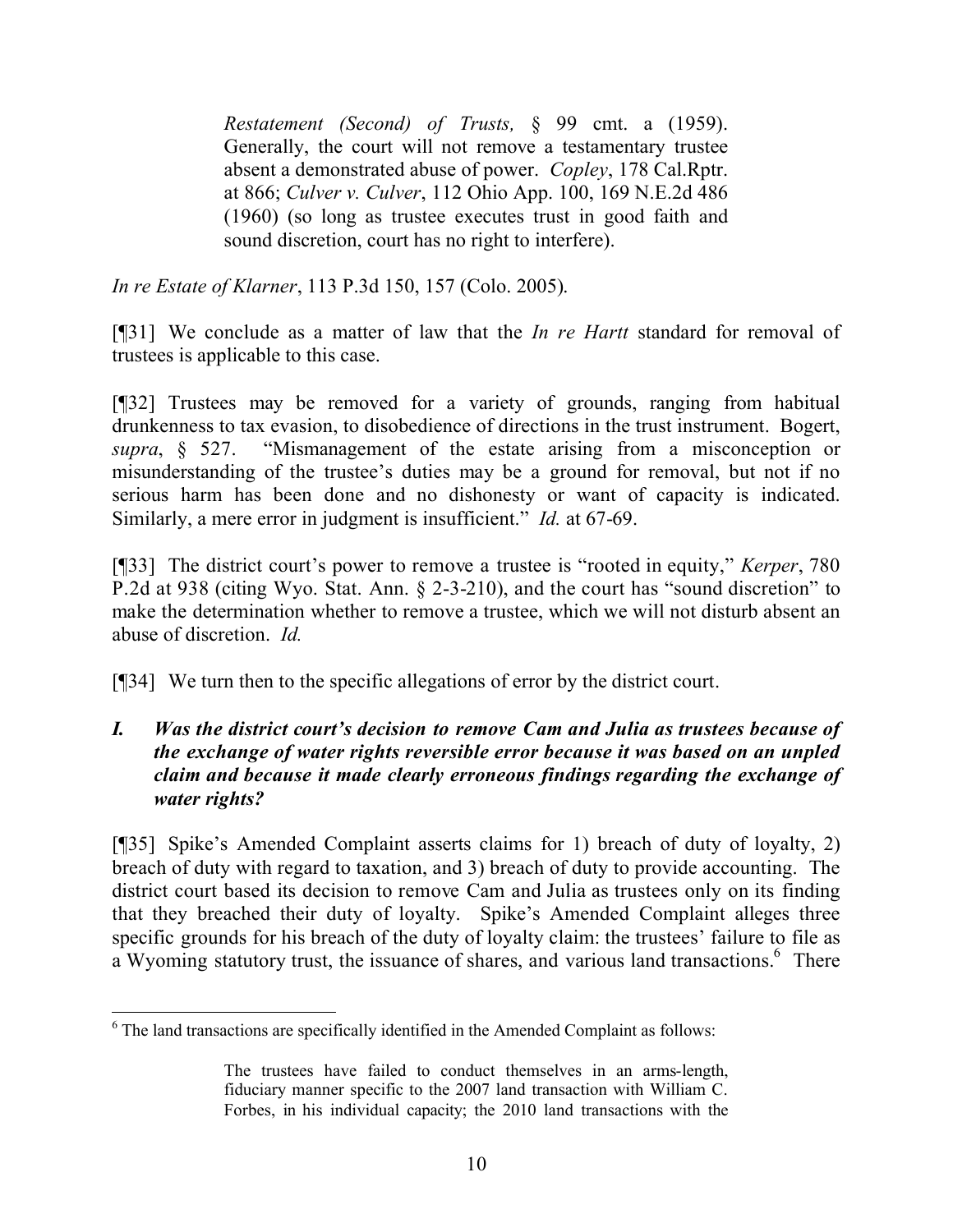is no mention of water rights transfers anywhere in the Amended Complaint. After the expert witness designation deadline, the close of discovery, and the deadline for filing final pretrial memos, Spike added water rights petitions as exhibits, to which the trustees objected, arguing the water rights are issues never before asserted, and that the exhibits should be stricken. The trustees made the same argument during the final pretrial conference. Spike's counsel responded that he had only recently discovered the water rights petitions, which should have been produced in discovery.

[¶36] Although the record does not reflect the basis for the district court's ruling at trial, it allowed the admission of the water rights petitions into evidence, over the trustees' renewed objection. During direct examination of Cam, when he was asked about water rights transfers, defense counsel stated:

> Your Honor, I'm going to go ahead and object to the questioning in regards to water. There is a motion before the court that has never been decided in regards to the addition of the water issues to this lawsuit. That motion was filed before the final pretrial conference specifically in regards to the new exhibits that plaintiff had filed in regards to various water petitions. And also that motion pertained to the new causes, quote, I guess causes of action that the plaintiffs have or are trying to snowball this case into without amending their complaint.

> So we did object to any continuation on that front in regards to these issues.

> The Court: Overruled. I think it's a legitimate subject of inquiry given the wording of the report.

There was considerable testimony on the matter, and the water rights transfers formed a basis for the court's conclusion that Cam should be removed as trustee.

[¶37] Our analysis of this issue is complicated by the fact that it involves matters of both pleading and discovery, and our review is hampered by the absence of any explanation in the record for the district court's ruling. "[W]e must affirm on appeal if there exists any legally valid ground which appears in the record supporting the judgment. However, our job becomes complicated when we are presented with a judgment which fails to articulate

Sarah P. Forbes Revocable Trust; and the 2011 land exchange with Julia Forbes, in her individual capacity.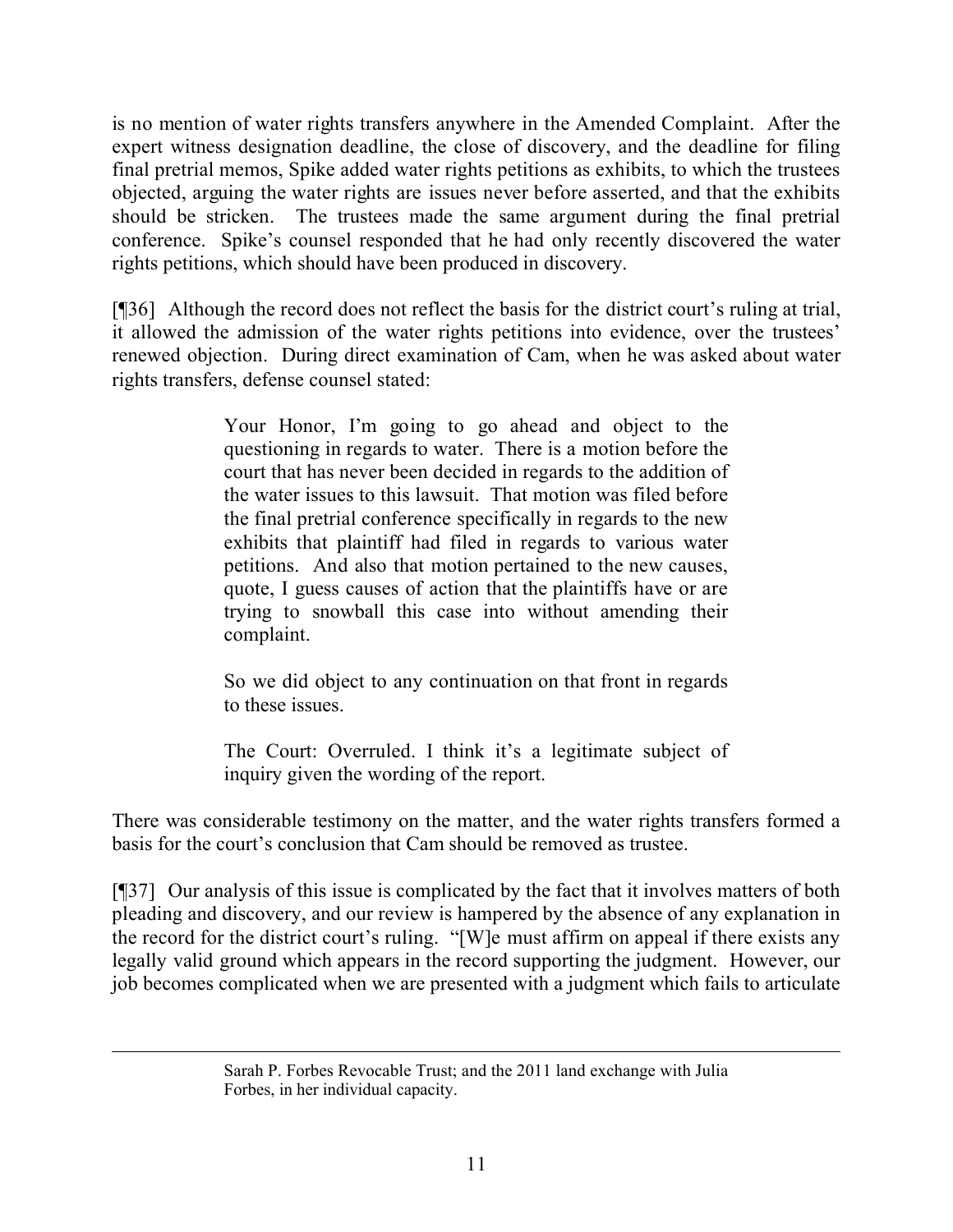clearly the reasoning behind it." *Agar v. Kysar*, 628 P.2d 1350, 1352 (Wyo. 1981) (internal citation omitted).

## **A. The Unpled Claim**

## **1. Is the claim "unpled?"**

[¶38] The parties first dispute whether the claim is "unpled." Spike argues he did plead a claim for breach of the duty of loyalty, and the water rights self-dealing is included within that claim. He contends the complaint is sufficient if it provides the opposing parties with notice of the claims against them, and that pleadings must be "liberally construed to ensure substantial justice." *Krenning v. Heart Mountain Irrigation Dist.* 2009 WY 11, ¶ 30, 200 P.3d 774, 783 (Wyo. 2009). The trustees cite the same case for the proposition that "[a] plaintiff has a 'fundamental obligation' to apprise his adversaries of the nature of the claim against them." *Id.*

[¶39] W.R.C.P. 8 provides, "A pleading which sets forth a claim for relief . . . shall contain . . . (2) a short and plain statement of the claim showing that the pleader is entitled to relief . . . ." W.R.C.P. 8(a). The rule further provides, "Each averment of a pleading shall be simple, concise, and direct. No technical forms of pleading or motions are required." W.R.C.P.  $8(e)(1)$ . All pleadings are to be construed liberally so as to do substantial justice. W.R.C.P. 8(f). Whether the specificity requirement of the rule has been satisfied rests upon whether fair notice has been provided to the opposing party. *Harris v. Grizzle*, 599 P.2d 580, 583 (Wyo. 1979).

[¶40] Our precedent on this issue depends somewhat upon the type of claim that is alleged. For example, when reviewing a negligence claim, we have found that "[n]o specification of the facts upon which the conclusion of negligence is based [need be] included." *Guggenmos v. Tom Searl-Frank McCue, Inc.*, 481 P.2d 48, 51 (Wyo. 1979); W.R.C.P. Form 9; *Harris*, 599 P.2d at 583-84; *see also BB v. RSR*, 2007 WY 4, ¶¶ 12-13, 149 P.3d 727, 732-33 (Wyo. 2007) (finding that a complaint for custody modification alleging that a material change in circumstances had occurred was sufficient). In such cases, a legal conclusion need not be supported by factual allegations to comply with Rule 8. However, in other cases, such as wrongful death claims, we have held, "[T]he pleadings should set out with reasonable certainty the acts on which the liability is based and all facts essential to constitute a legal cause of action for wrongful death." *Harris*, 599 P.2d at 583. We have recognized that discovery often serves to apprise the parties of the precise claims made despite vague pleadings. *In re U.S. Currency Totaling \$7,209.00*, 2012 WY 75, ¶ 24, 278 P.3d 234, 240 (Wyo. 2012); *BB*, 2007 WY 4, ¶ 13, 149 P.3d at 732-33; *Watts v. Holmes*, 386 P.2d 718, 719 (Wyo. 1963).

[¶41] We recently addressed the issue of a defective pleading in the context of piercing the corporate veil. *Ridgerunner, LLC v. Meisinger*, 2013 WY 31, 297 P.3d 110 (Wyo.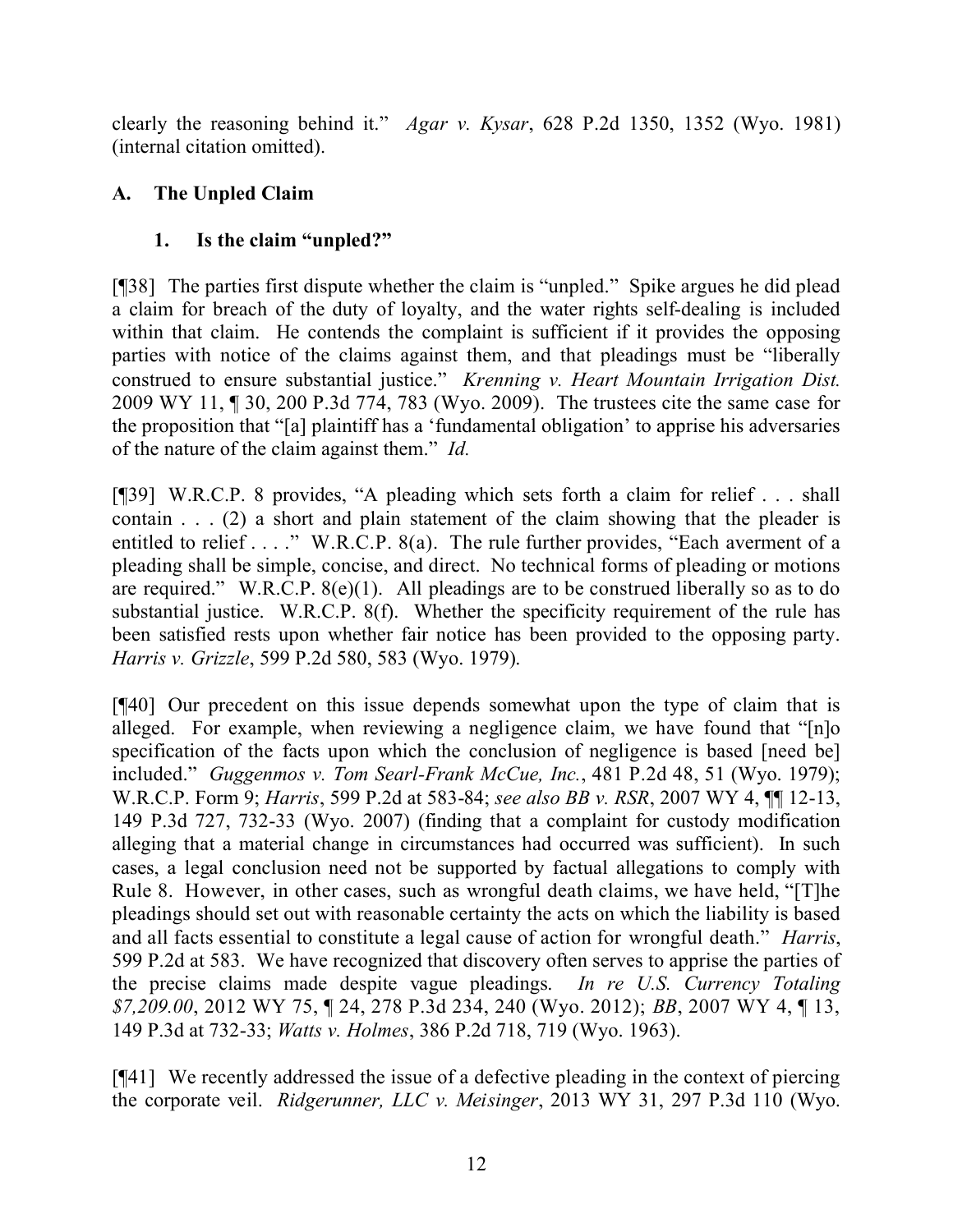2013). In that case, the plaintiffs sued a corporation for breach of contract, and also named one of its officers as a defendant. All of the allegations in the complaint were directed toward the corporation (the contract was between the plaintiffs and the corporation, not the individual officers). *Id.* at ¶ 13, 297 P.3d at 114-15. The allegations against the officer stated only that the officer was acting as an agent of the corporation. *Id.* at  $\P$  13, 297 P.3d at 115. In affirming the district court's dismissal of the officer from the complaint, we stated, "While piercing the corporate veil is a 'doctrine wherein liability for an underlying [cause of action] may be imposed upon a particular individual,' and not a separate cause of action, the complaint must still 'contain sufficient information to indicate a desire to proceed under the doctrine of piercing the corporate veil.'" *Id.* at ¶ 15, 297 P.3d at 116 (internal citations omitted).

[¶42] Spike cites *Lynch v. Patterson*, 701 P.2d 1126 (Wyo. 1985), to support his conclusion that his pleading of the broad claim of breach of the duty of loyalty is sufficient under W.R.C.P. 8. In *Lynch*, we stated:

> A complaint which gives fair notice to the opposing party of the claims against him satisfies the specificity standard of notice pleading under our rules of civil procedure. Allegations of particular acts or omissions of the defendant are unnecessary where the duty owed by the defendants appears to exist and to have been breached. This rule holds especially where the facts lie more properly in the knowledge of the adverse party and details of the breach are available through discovery.

*Id.* at 1134 (internal citations omitted). In *Lynch*, a minority stockholder brought a stockholder derivative action seeking to recover damages allegedly resulting from actions taken by three corporate directors in violation of their fiduciary duties. *Id.* at 1128. In his complaint the minority stockholder alleged that the defendants illegally removed assets from the corporation to the detriment of the corporation and the benefit of the defendant directors. *Id.* at 1134. The district court found that the defendants had breached their fiduciary duties when they unilaterally increased their salaries while refusing to declare a dividend. *Id.* at 1133. The directors appealed, asserting that the issue of increased salaries had not been pled by the plaintiff. *Id.* We found that, "Although the complaint does not specify excessive salaries, the allegations . . . were sufficient to give notice to the defendants that the plaintiff contested the removal of assets from the corporation, whether in the form of salary increases or otherwise." *Id.* at 1134. We went on to state:

> [The plaintiff] complained that the directors had breached their fiduciary obligations by diverting funds from the corporation to its detriment. This allegation sufficed to inform the defendants that an issue existed as to the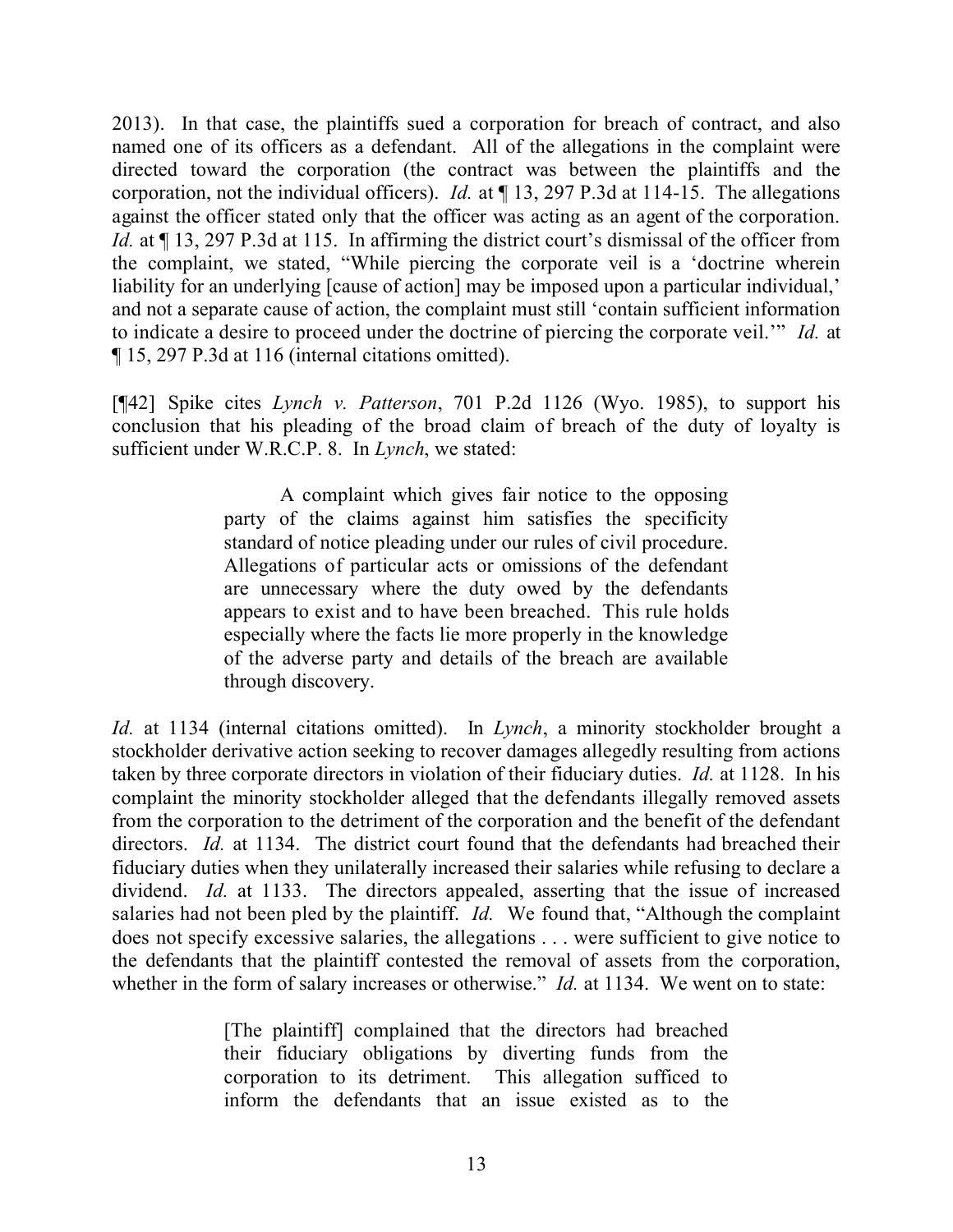reasonableness of the executive salaries and we will not overturn the award for excessive compensation on the ground of a defective complaint.

*Id.*

[¶43] *Lynch* is distinguishable from the facts of this case. There, diversion of assets could reasonably include excessive salaries, sufficient to provide the defendants with adequate notice of that issue. In this case, Spike identified three specific ways in which he contended the trustees had breached their duties of loyalty, none of which gave fair notice that water rights were at issue. We agree with Cam and Julia that the breach of duty of loyalty arising from the water rights was a claim of which they did not have fair notice.

[¶44] Here, Spike identified land transactions that he alleged constituted a breach of the duty of loyalty, but he did not identify any water transactions as a basis for that claim. The BRT trustees took a great many actions during the period that Spike now challenges. If we found as Spike urges that the breach of duty of loyalty claim encompasses any and all of those acts, the defendants would potentially be required to prepare to litigate any of the actions they took as trustees. That interpretation stretches the concept of notice pleading too far.

# **2. Amendment of the pleadings**

[¶45] Normally, our rules of civil procedure would provide an orderly avenue for conforming the pleadings to the evidence. W.R.C.P. 15(b) states:

> When issues not raised by the pleadings are tried by express or implied consent of the parties, they shall be treated in all respects as if they had been raised in the pleadings. Such amendment of the pleadings as may be necessary to cause them to conform to the evidence and to raise these issues may be made upon motion of any party at any time, even after judgment; but failure so to amend does not affect the result of the trial of these issues. If evidence is objected to at the trial on the ground that it is not within the issues made by the pleadings, the court may allow the pleadings to be amended and shall do so freely when the presentation of the merits of the action will be subserved thereby and the objecting party fails to satisfy the court that the admission of such evidence would prejudice the party in maintaining the party's action or defense upon the merits. The court may grant a continuance to enable the objecting party to meet such evidence.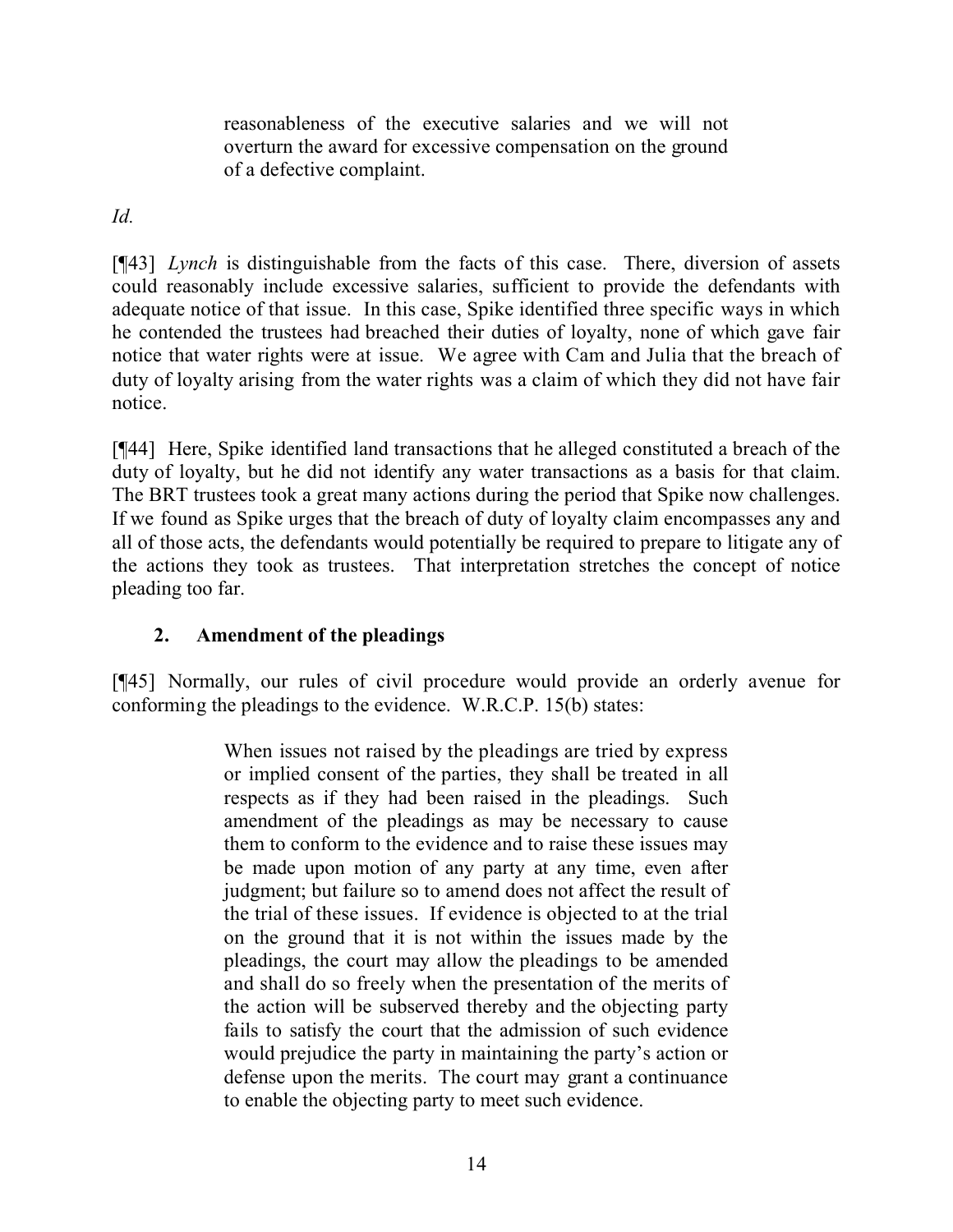[¶46] Here, however, Spike did not file a motion to amend the pleadings, the trustees did not consent, and the district court made no determination on that issue.

[¶47] We have recognized in other cases that a district court had *de facto* ordered the pleadings amended even if it had made no such explicit ruling. *Strahan v. Strahan*, 400 P.2d 542, 543 (Wyo. 1965); *Willard Given & Assocs. v. First Wyoming Bank-East Cheyenne*, 706 P.2d 247, 249 (Wyo. 1985); *Lore v. Town of Douglas*, 355 P.2d 367, 368- 70 (Wyo. 1960). In *Strahan,* the mother filed a contempt petition against father for failing to pay child support. 400 P.2d at 543. Both parties presented evidence at the hearing concerning the changed circumstances of the parties. *Id.* The district court then advised the parties that it was going to treat the issue of modification as if it had been presented to the court for a determination, and modified the visitation schedule. *Id.* at 545. The district court did not declare that it was amending the pleadings pursuant to W.R.C.P. 15(b); however, upon review, we determined that the district court had essentially performed that function. *Id.* at 544. "The record before us reveals that the trial judge in this instance considered the issue of modification as having been tried, at least by implied consent; he treated the issue as if it had been raised in the pleadings; and *he let the parties know he would decide the matter on that basis*." *Id.* at 545 (emphasis added). In contrast, in this case, the district court never ruled on the trustees' pretrial objections, and simply, over objection, allowed the exhibits in at trial without letting the parties know how it would decide the matter.

[¶48] The court and the parties might have solved their dilemma by resorting to the last sentence of Rule 15(b): "The court may grant a continuance to enable the objecting party to meet such evidence." Neither party moved for a continuance, and the district court did not suggest it. We found in *White v. Board of Trustees of Western Wyoming Community College District*, 648 P.2d 528, 537 (Wyo. 1982), that a party's failure to request a continuance can foreclose appeal on the issue of an unpled claim. There, we affirmed the district court when it allowed evidence at a termination hearing concerning underage drinking and marijuana use by students while under a professor's supervision. The professor claimed on appeal that he was surprised by the allegations, and expected to defend himself on an entirely different allegation pursuant to the notice that he was given. *Id*. at 537. However, the matter was raised by the school district in opening statements, and was then addressed by several witnesses. White's counsel "made a half-hearted objection to the subject matter. He referred to [the charge] as 'euphemistic,' but never complained that the charge would not include the conduct on band trips reflected by the evidence." *Id.* at 534. The professor then proceeded to put on his case. We held that he had received sufficient notice of the claims against him when he was provided the school regulations on drugs and alcohol and "was advised that names of witnesses would be furnished upon request" (which he had not requested). *Id.* at 537. We went on to find that, "Even if the appellant genuinely felt that he was surprised by the evidence and it was not reflected in the charges, failure to request a continuance on the ground of surprise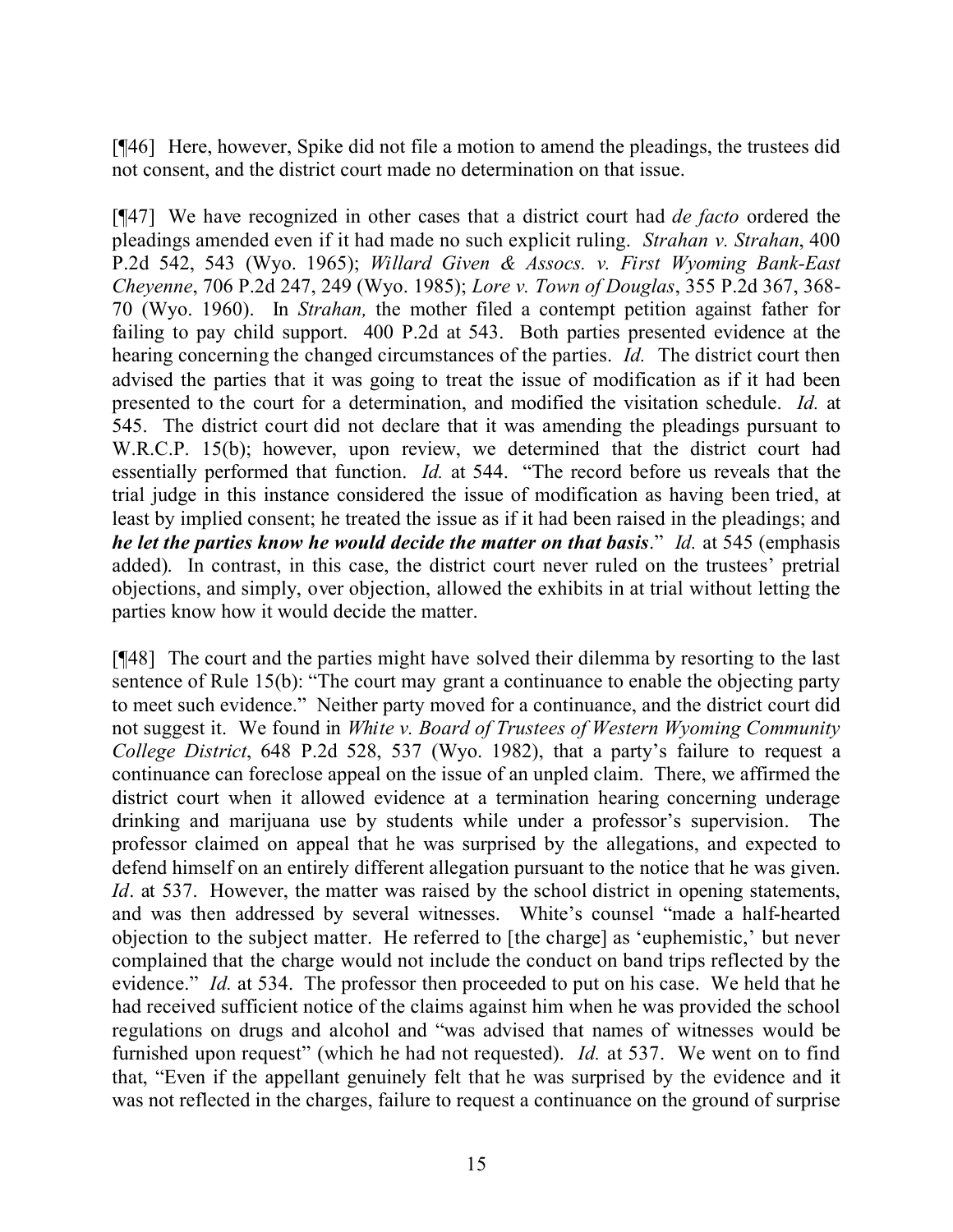precludes him from now contending that he was prejudiced." *Id.* Here, however, there was no notice to the trustees that the claim would be allowed, they made numerous clear objections on the record, and, under these circumstances, we do not find their failure to request a continuance is fatal to their claim.

[¶49] We turn then to the question of whether the trustees' failure to produce the water rights information in discovery might nevertheless justify consideration of the issue.

## **3. Should the water petitions have been produced in discovery?**

[¶50] Generally, this Court reviews a district court's decision concerning the admission of evidence for an abuse of discretion. *Cardenas v. State*, 2014 WY 92, ¶ 7, 330 P.3d 808, 810 (Wyo. 2014).

[¶51] Spike served an interrogatory on the trustees which asked them to "describe with particularity the details of all transactions of real property . . . ." While this does not expressly identify water rights information, "[a] water right is a 'property right of high order,' with 'none of the characteristics of personal property,' and it is real property." *King v. White*, 499 P.2d 585, 588 (Wyo. 1972) (citation omitted). "[T]he rules of discovery must be liberally construed in such a way as to favor disclosure of facts by both sides." *Paul v. Paul*, 616 P.2d 707, 717 (Wyo. 1980) (McClintock, J., dissenting). The trustees violated the rules of discovery when they failed to provide information on the water rights petitions in response to Spike's interrogatory.

[¶52] We do not know if this is the conclusion the district court reached when it allowed the introduction of the water rights petitions, or when it did not require Spike to amend his complaint. W.R.C.P. 37(c) allows the district court, "*on motion and after affording an opportunity to be heard*," (emphasis added), to impose sanctions when a party, without substantial justification, fails to comply with discovery rules. In this case, the district court could have imposed the sanction of allowing the evidence to be introduced despite its late disclosure because of the trustees' failure to fully respond to the interrogatory. However, such an action would have required a motion and hearing, which did not occur here.

[¶53] Compliance with the Rule 37 requirement would likely have yielded the additional benefit of providing this court with a decision to review. Without such a decision, we cannot provide the deference to the district court that we would normally apply. The rule that "the district court's judgment will be affirmed on appeal if sustainable on any legal ground appearing in the record," *Comm. to Restore Mayor-Council Form of Gov't v. City of Rawlins*, 692 P.2d 944, 946-47 (Wyo. 1984), cannot be stretched so far as to permit us to find that the district court allowed the water rights issue to be raised at trial as a Rule 37 sanction for discovery violations, particularly when the parties below had no notice or opportunity to address any such ruling.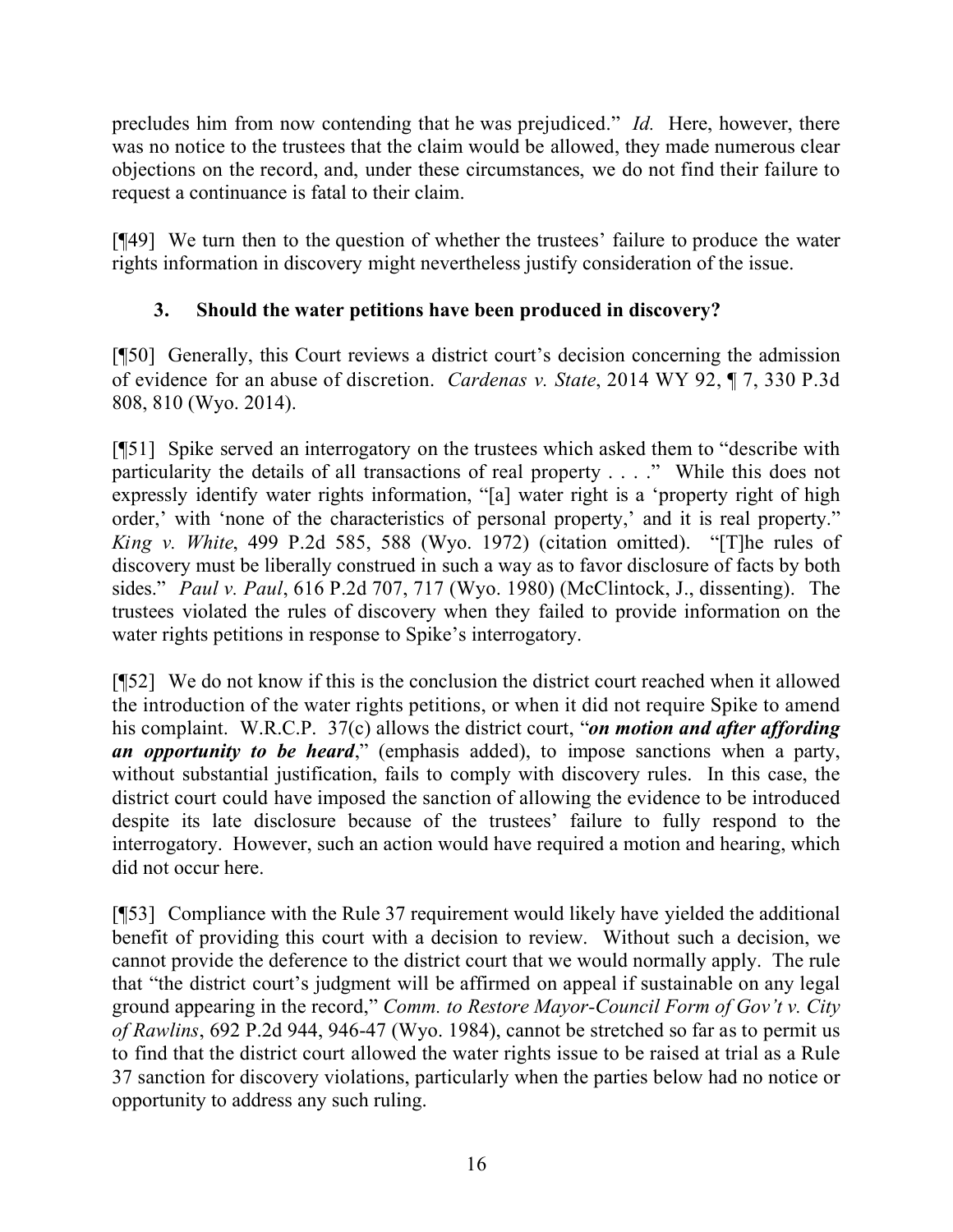[¶54] The water rights issue was not pled with enough specificity to comply with W.R.C.P. 8 and provide fair notice, and the pleadings should have been amended pursuant to W.R.C.P. 15. The trustees violated discovery rules when they failed to inform Spike of the water rights petitions, and "[t]rial courts have broad discretion to impose [Rule 37 sanctions], including dismissal of an action or portion thereof." *In re Guardianship of Bratton*, 2014 WY 87, ¶ 22, 330 P.3d 248, 253 (Wyo. 2014). But, with no Rule 37 hearing and no articulated decision by the district court, we cannot affirm the admission of those petitions on that ground. The district court, therefore, abused its discretion in admitting the water rights evidence.

[¶55] We will nevertheless go on to address the facts regarding the water rights because our conclusion will reveal that the evidentiary ruling error is not prejudicial to the trustees.

### **B. The Water Rights Transactions**

[¶56] The district court found that, as a result of the water rights petitions executed by Cam:

> 19. . . . Trustee Defendants Cam Forbes and Julia Forbes each received 70 acres of BRT water, with 1881 and 1884 priority dates. BRT did not receive any payment, or other assets, in exchange for these water rights being transferred to Defendants Cam and Julia Forbes, in their individual capacities, respectively.

> 20. Trustees Cam Forbes and Julia Forbes additionally received 20 acres of supplemental water supply, with an 1881 priority date, from the BRT without any consideration given.

> 21. Trustee Cam Forbes received an additional 36 acres of surplus water from the BRT, with a priority date of 1891, without giving the BRT any consideration in return.

All parties concede that these findings by the district court were in error. In fact, 70 acres of 1891 water rights from Big Goose Creek (the Strang Appropriation) were transferred from the Tracy<sup>7</sup> property to BRT lands, in exchange for 70 acres of 1881 and 1884 BRT water rights out of Park Creek, and 20 acres of 1884 supplemental supply rights out of Big Goose Creek. The approximately 36 acres of water rights that ended up on lands owned by Cam came from the Tracy property.

  $<sup>7</sup>$  The Tracy property is owned by Julia, Cam, and three other family members.</sup>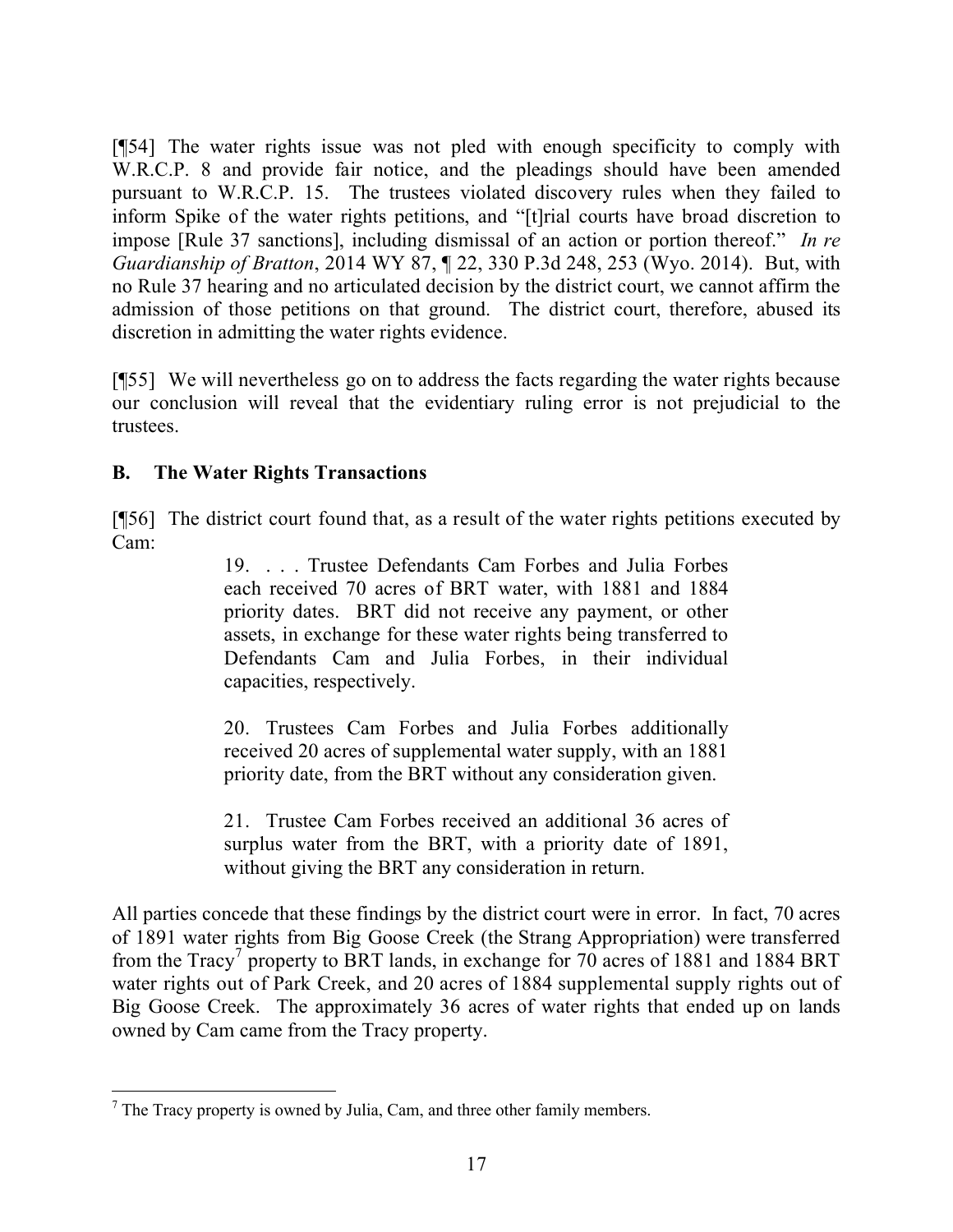[¶57] Cam testified extensively about the reason for the water rights petitions. The Board of Control had contacted him to request that permits be corrected to reflect the actual use of water on the BRT lands. The decisions on changes in place of use had a logical basis―to put water in places where it could best be used, either under existing pivots, or in locations best suited to the means of conveyance. And Cam testified that, when he worked with Prestfeldt Surveying to achieve the best allocation of the water resource, it was for the benefit of the entire family, without consideration for "any boundary of who owned what acres on the map." This attitude is reflected in the fact that the Petitions for Change of Place of Use filed with the Board of Control on behalf of the BRT and the HST, and signed by Cam as trustee of both Trusts, include property that is owned privately by Cam as well as Cam and Julia in partnership with other family members.

[¶58] The result of treating all family property without consideration for different ownership is that, when the dust settled, Cam's private property, which had never had water rights, now has 36 acres of 1891 water rights. $8$  While Cam may have acted with the best interest of the trust in mind; his error was in failing to distinguish between property held by the BRT and property held by individual Forbes family members, including himself. That failure inevitably results in a breach of the duty of loyalty, which requires that "[a] trustee shall invest and manage the trust assets solely in the interest of the beneficiaries." Wyo. Stat. Ann. § 4-9-105 (repealed 2003, replaced by Wyo. Stat. Ann. § 4-10-905, which has identical language)).

> Under principles of equity, a trustee bears an unwavering duty of complete loyalty to the beneficiary of the trust, to the exclusion of the interests of all other parties. To deter the trustee from all temptation and to prevent any possible injury to the beneficiary, the rule against a trustee dividing his loyalties must be enforced with 'uncompromising rigidity.'

*Concrete Pipe & Products of California, Inc. v. Constr. Laborers Pension Trust for Southern California*, 508 U.S. 602, 616, 113 S.Ct. 2264, 2276, 124 L.Ed.2d 539 (1993) (quoting *NLRB v. Amax Coal Co.,* 453 U.S. 322, 329-32, 101 S.Ct. 2789, 2794-95, 69 L.Ed.2d 672 (1981)).

[¶59] The duty of loyalty prohibits self-dealing by trustees, because "[i]t is not possible for any person to act fairly in the same transaction on behalf of himself and in the interest

 <sup>8</sup> Because the district court misunderstood the exchange of water from BRT property to the Tracy property, it made no finding as to the relative value of those water rights, and we find insufficient evidence in the record to make any such finding on review. Seniority alone is insufficient to establish relative value of water rights. Other important factors include the priority of the water rights, the reliability of the source of supply, and the ability to deliver the water to its desired place of use.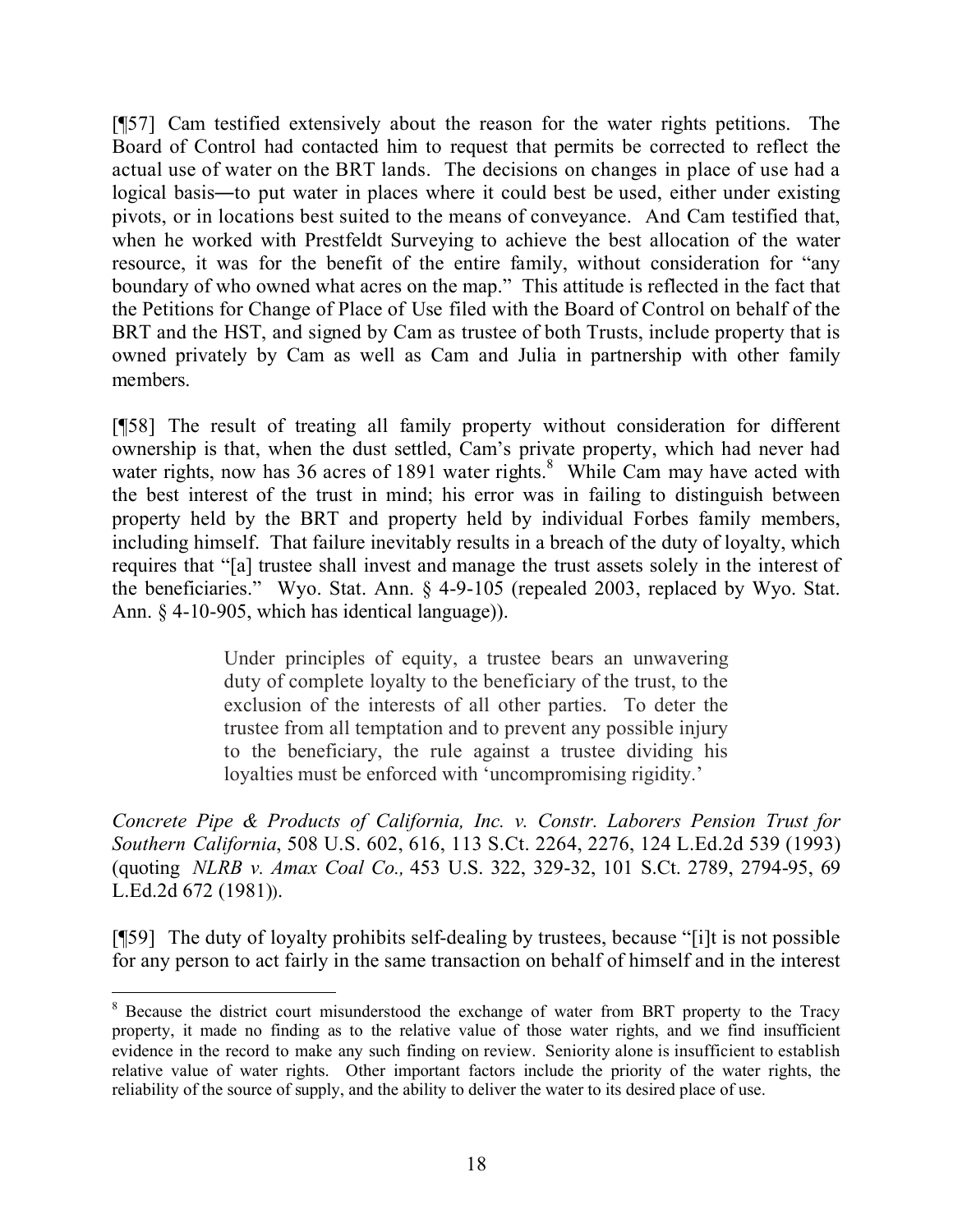of the trust beneficiary." Bogert, *supra*, § 543, at 227. Any transaction involving trust property and an entity in which the trustee has an interest raises conflict of interest concerns. "Self-dealing by a trustee or any fiduciary is always suspect, and it is a universal rule of equity that a trustee shall not deal with trust property to his own advantage without the knowledge or consent of the *cestui que trust.*" *Hosey v. Burgess*, 890 S.W.2d 262, 265 (Ark. 1995). The trustee's duty of loyalty "prohibits both selfdealing and conflicts of interest. Thus, the trustee must neither 1) deal with trust property for the benefit of himself or third parties, nor 2) place himself in a position inconsistent with the interests of the trust." *In re Paxson Trust*, 893 A.2d 99, 121 (Pa. Super. Ct. 2006) (quoting *Estate of McCredy*, 470 A.2d. 585, 597 (Pa. Super. Ct. 1983) (internal citations omitted)). $9$  This court held in 1927 that:

> "A trustee is bound to act with good faith. He is not to use the trust property in his own private business, nor is he to make any incidental profits for himself in its management, nor is he to acquire pecuniary gains from his fiduciary position. An important duty of good faith prohibits the trustee from mixing the trust property and his own property together in one amount, the depositing of trust moneys in his own personal account with his own moneys in bank, and all similar modes of combining or failing to distinguish between the two funds. This rule is designed to protect the trustee from temptation, from the hazard of loss, and of being a possible defaulter, as well as to protect the trust fund."

*In re Reed's Estate*, 259 P. 815, 817 (Wyo. 1927) (quoting *In re Hodges' Estate*, 28 A. 663, 663-64 (Vt. 1894)).

[¶60] We hold that, in entering into a transaction on behalf of himself and as a trustee, Cam breached his duty of loyalty to the BRT's beneficiaries.

[¶61] The trial court abused its discretion in allowing evidence relating to an unpled claim and exhibits that were not timely identified. We must also ask "if the error was prejudicial." *Gonzalez-Ochoa v. State*, 2014 WY 14, ¶ 11, 317 P.3d 599, 603 (Wyo. 2014). An error is prejudicial if:

> [T] he error affected [the appellant's] substantial rights[.]  $\ldots$ The error is [prejudicial] if there is a reasonable possibility

 $9$  Restatement (Second) of Trusts § 170, cmt. b explains: "A trustee with power to sell trust property is under a duty not to sell to himself either by private sale or at auction, whether the property has a market price or not, and whether or not the trustee makes a profit thereby."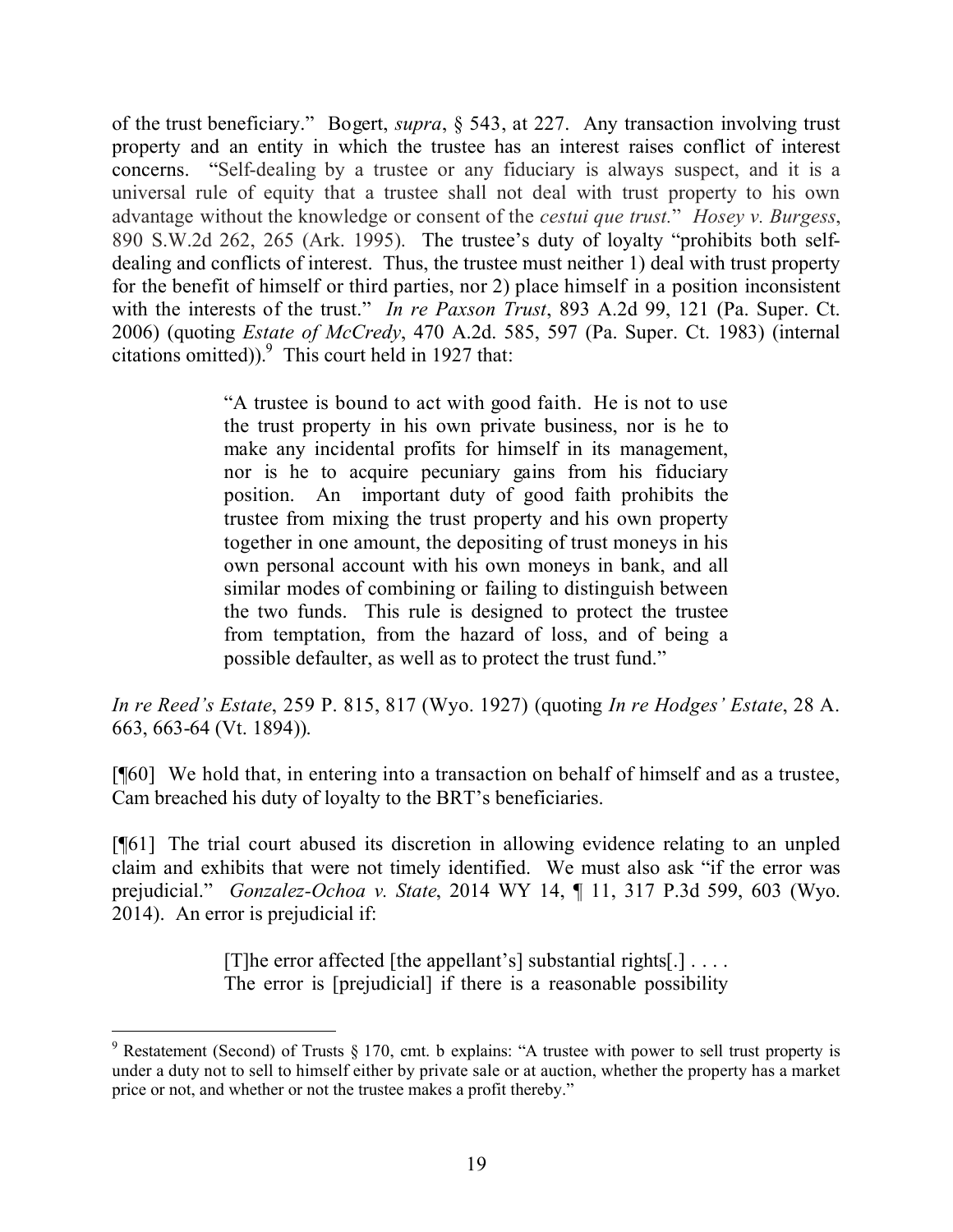that the verdict might have been more favorable to [the appellant] if the error had never occurred. To demonstrate [prejudicial] error, [the appellant] must prove prejudice under circumstances which manifest inherent unfairness and injustice, or conduct which offends the public sense of fair play.

*Singer v. Lajaunie*, 2014 WY 159, ¶ 31, 339 P.3d 277, 286 (Wyo. 2014) (quoting *Proffit v. State*, 2008 WY 103, ¶ 12, 191 P.3d 974, 977-78 (Wyo. 2008) (internal citations omitted)).

[¶62] Although we have concluded that Cam breached the duty of loyalty in the water rights transactions by the mere fact that the changes in place of use included some selfdealing on his part, that finding is only prejudicial if we also conclude that the breach is a sufficient basis for his removal as trustee. As discussed further below, we do not conclude that removal is warranted. *See infra* ¶ 97.

### *II. Was the district court's finding that Julia profited from the transactions that were undertaken to place a conservation easement on the BRT property clearly erroneous?*

[¶63] Spike did not challenge the trustees' decision to place a conservation easement on 1,020 acres of the BRT property, nor does he challenge the amount of compensation obtained by the BRT for the easement. Instead, he objects to the transactions which the BRT entered into with Julia so that she could obtain enough BRT shares to convert them into 1,020 acres outright. This in turn allowed the NRCS review to proceed in a timely fashion, because only Julia's eligibility pursuant to 7 C.F.R. §1491 *et seq*. had to be reviewed, instead of the eligibility of all 19 beneficiaries.

[¶64] The district court found that, after the complicated series of land and BRT share transactions that culminated in placing the conservation easement on BRT lands, "Julia Forbes, in her individual capacity, gained an additional 22 shares in the transaction, at a total value of \$376,222.00." It went on to hold that Julia's profit from the conservation easement transaction "falls within the framework of self-dealing," and that such conduct warranted her removal as a trustee.

[¶65] In arriving at its conclusion that Julia profited from the conservation easement transaction, the district court apparently overlooked the fact that, in return for the 22 additional shares in the BRT, Julia had contributed 320 acres of real property to the BRT. That property, according to the trustees' calculations, was valued at \$1,120,000. The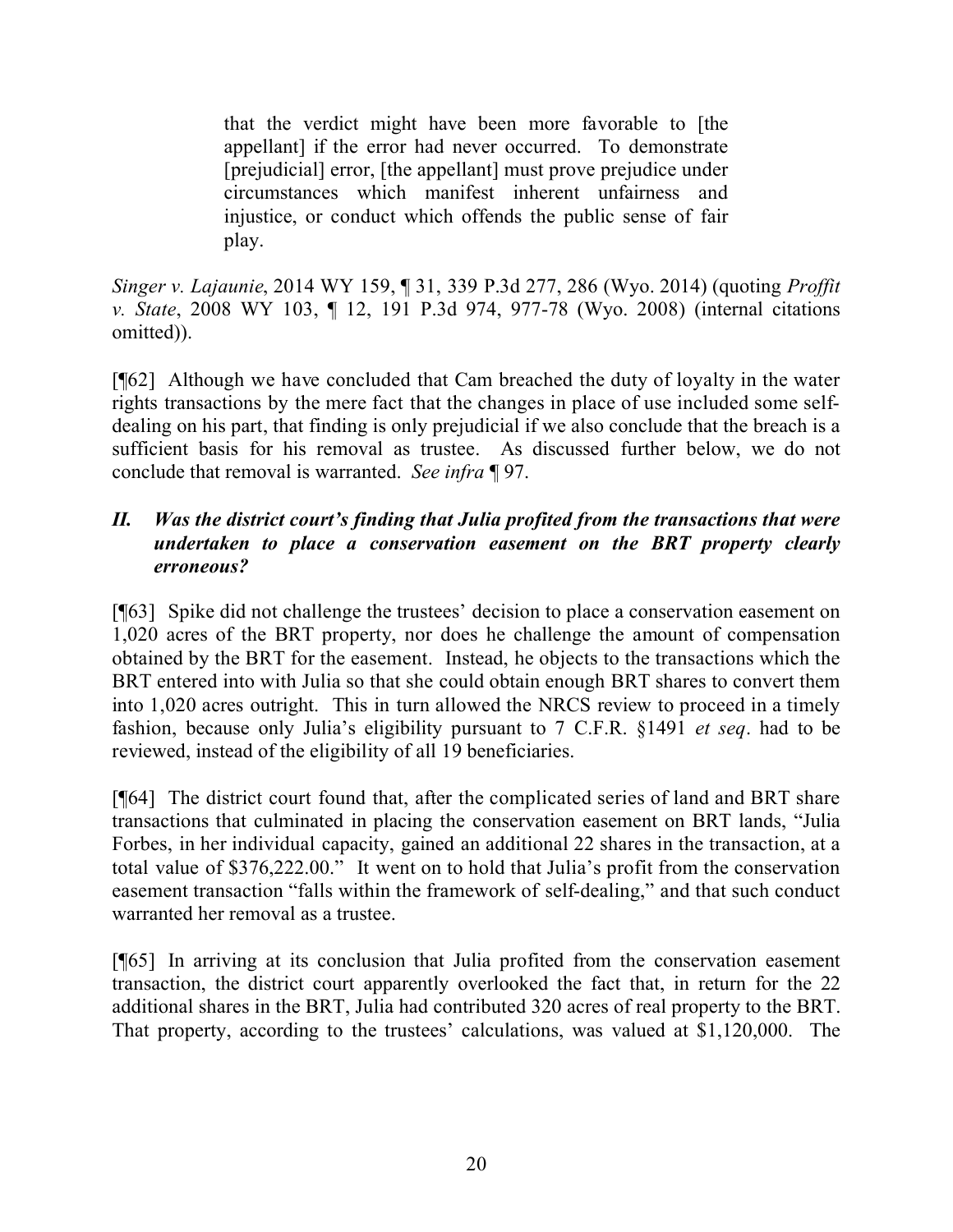trustees satisfied themselves at the time that the transaction was fair. They contend on appeal that in fact, Julia had lost  $$428,000$  as a result of the transaction.<sup>10</sup>

[¶66] While it seems clear that the district court's conclusion that Julia profited to the tune of 22 shares or \$376,222 is in error, the record does not allow us to make a determination whether she profited at all, or, as the trustees now contend, lost money, because there is no complete and timely appraisal done of the property at issue. Sarah, who is an attorney, advised her co-trustees in a 2006 email that:

> Because the IRS applies very strict scrutiny to transactions between "related parties" (especially family members), and because of the values involved, any gifting of CC [Cave Creek, where their mother's home was] or any part of it would have to have a gift tax return filed; and to satisfy the IRS would have to be appraised by an independent certified appraiser[.]

[¶67] Yet when the time came to issue new BRT shares and to add and subtract real property from the BRT, the trustees relied on a number of appraisals done on different and overlapping parcels of land at different times, a market analysis, and Cam's discussions with appraisers. We decline to attempt the exercise in extrapolation that the parties urge upon us to conclude that Julia either profited or did not profit from the transaction. We simply find there is no support in the record to conclude that Julia either intended to, or did, achieve personal gain from it.

[¶68] However, as discussed, *see supra* ¶ 59, self-dealing alone constitutes a breach of the duty of loyalty. In addition, the trustees not only failed to obtain an accurate appraisal of the specific lands at issue, they did not retain separate counsel to advise the BRT, they made no effort to obtain court approval for the transactions, and they did not obtain prior approval of these specific transactions from the beneficiaries.<sup>11</sup>

[¶69] Whether or not Julia profited from the transaction, she engaged in land and money exchanges with the BRT, which were compounded by the absence of objective advice or third-party review, thus breaching her duty of loyalty. However, a finding that there was

<sup>&</sup>lt;sup>10</sup> Cam testified that "the number of shares that Julia received back was less than what she surrendered. The difference in value was she effectively paid capital gains tax out of her pocket." In addition to the 22 BRT shares, Julia had also retained the "Polo Field," which the trustees valued at \$316,000. The testimony at trial was that she was retaining that property only until this lawsuit was resolved. We expect the Polo Field will be promptly conveyed to the BRT or a BRT entity.

 $11$  The BRT does not require beneficiary approval; however, under the circumstances, it might have been one approach to lifting the clouds over these transactions.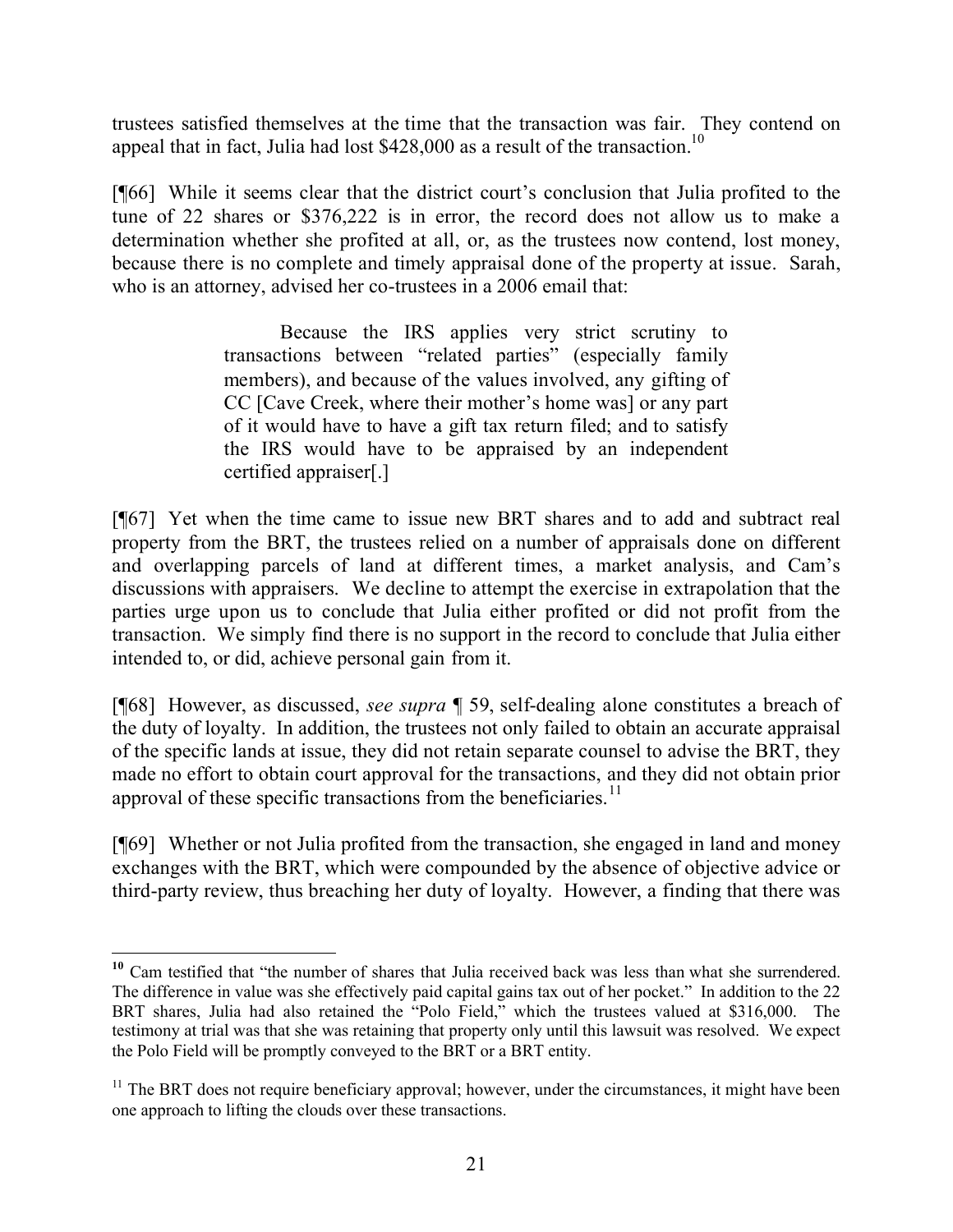a breach of the duty of loyalty does not necessarily lead to the conclusion that the trustees should be removed, an issue which we will discuss further below. *See infra* ¶¶ 94-97.

### *III. Did the district court err in when it found that Cam and Julia improperly issued new shares in the BRT?*

[¶70] The district court held that the "Trust Instrument does not give the trustees broad discretion to create new shares." It went on to conclude that, "in creating additional shares and distributing such shares to" Julia, the trustees breached their duty and Julia should be removed as trustee. Julia and Cam contend on appeal that they had a goodfaith basis for believing that they could issue new shares in the BRT.

[¶71] The parties no longer dispute that the BRT is a Massachusetts Business Trust.

The 'Massachusetts Trust' is a form of business organization, common in that State, consisting essentially of an arrangement whereby property is conveyed to trustees, in accordance with the terms of an instrument of trust, to be held and managed for the benefit of such persons as may from time to time be the holders of transferable certificates issued by the trustees showing the shares into which the beneficial interest in the property is divided. These certificates, which resemble certificates for shares of stock in a corporation and are issued and transferred in like manner, entitle the holders to share ratably in the income of the property, and, upon termination of the trust, in the proceeds.

*Navarro Savings Ass'n v. Lee*, 446 U.S. 458, 468, 100 S.Ct. 1779, 1785, 64 L.Ed.2d 425 (1980). The Massachusetts Business Trust was used as a form of business organization, "to secure corporate advantages without incorporation." Bogert, *supra*, § 247, at 182, 189.

[¶72] We look to the language of the trust instrument to determine whether it authorizes the issuance of new shares.

> Interpretation of an unambiguous trust agreement is a matter of law for the court. *Rock Springs Land and Timber, Inc. v. Lore*, 2003 WY 100, ¶ 12, 75 P.3d 614, 619 (Wyo. 2003). The meaning of a trust is determined by the same rules that govern the interpretation of contracts. In interpreting a trust, our primary purpose is to determine the intent of the settlor. *Wells Fargo Bank Wyoming, N.A. v. Hodder*, 2006 WY 128, ¶ 21, 144 P.3d 401, 409 (Wyo. 2006);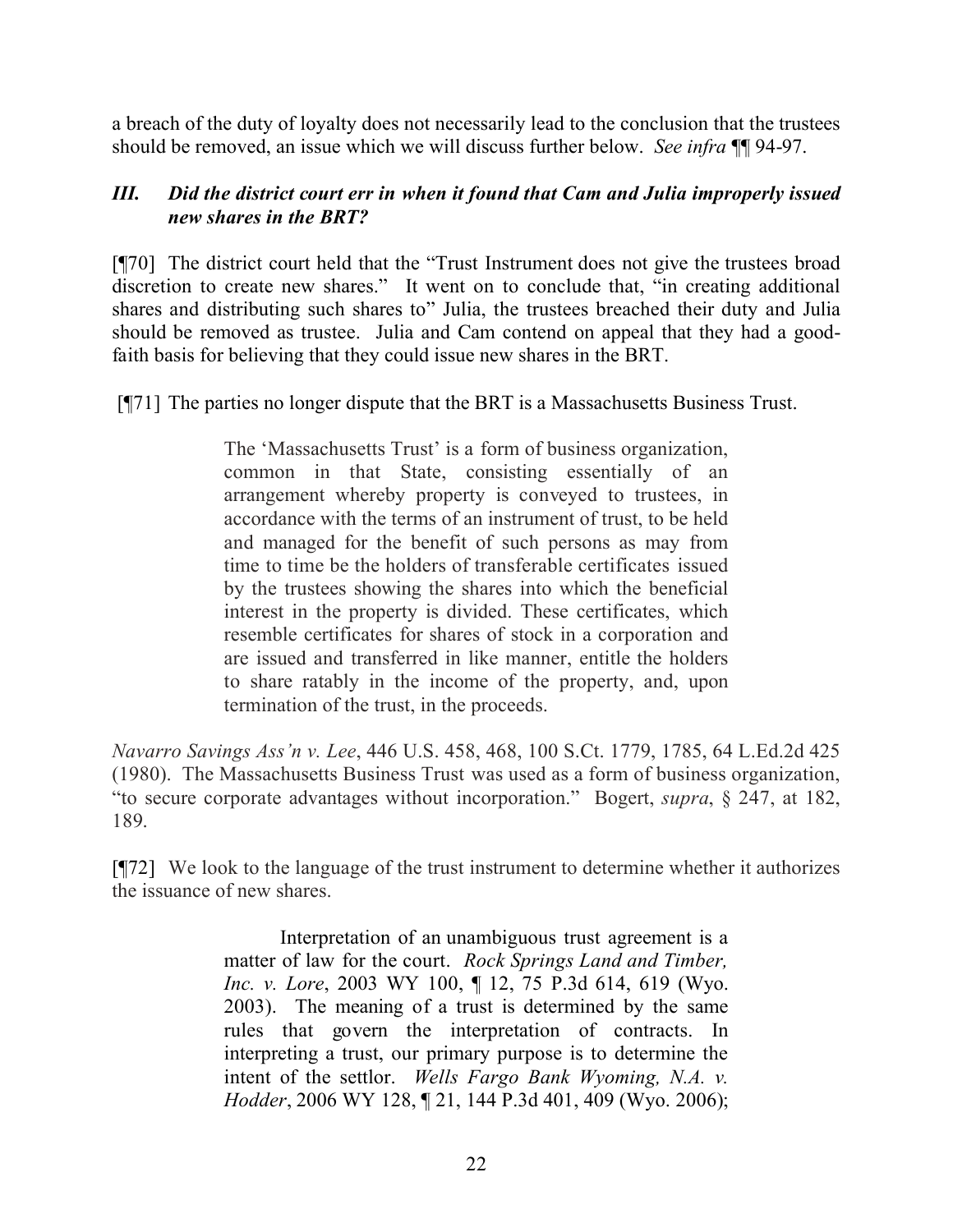*First Nat'l Bank & Trust Co. v. Brimmer*, 504 P.2d 1367, 1369 (Wyo. 1973). We construe the trust instrument as a whole, attempting to avoid a construction which renders a provision meaningless. *Id.* "We strive to reconcile by reasonable interpretation any provisions which apparently conflict before adopting a construction which would nullify any provision." *Wells Fargo,* ¶ 21, 144 P.3d at 409. *See also, Purcella v. Purcella*, 2011 WY 124, ¶ 14, 258 P.3d 730, 734- 35 (Wyo. 2011).

*Evans*, 2012 WY 111, ¶ 21, 282 P.3d at 1210.

[¶73] The Trust provides:

EIGHTH – The trustees for the time being hereunder shall have full power to sell, lease, mortgage, pledge, lend **or**  *exchange* free and clear of the trust any and all portion or portions of the trust estate at such time, for such considerations, and upon such terms and conditions as they deem advisable. This power shall extend to everything which shall *hereafter be added to the trust estate or received in exchange* for the premises hereby conveyed.

(Emphasis added.)

[¶74] This language clearly contemplates that property could be added to the trust estate, and that the trustees may make exchanges in order to acquire additional property. Read in conjunction with the broad general grant of power to the trustees, $^{12}$  the provision authorizes the BRT trustees to acquire additional lands in exchange for shares, and it necessarily gives them the power to create new shares. (Spike expressed the same opinion in an e-mail of March 12, 2011, in which he stated, "The trustees of the BRT have broad enough powers that there probably is no legal jeopardy . . ." and only expressed a concern about the possible tax consequences of a share-for-asset exchange.)<sup>13</sup> This conclusion is consistent with the purpose of a business trust, which functions like a

 $12$  Any two trustees shall have power to do any such things and execute any such instruments and take any such action as they deem wise in relation to the granted premises and the trust estate for the time being to the same effect and to the same extent as if they held the same free of any trust whatsoever.

<sup>&</sup>lt;sup>13</sup> Spike's position, in addition to advice that Cam received from his counsel that the BRT had the authority to issue shares, would establish that even if the trustees were mistaken, they acted in the goodfaith belief that they were authorized to issue shares in the BRT.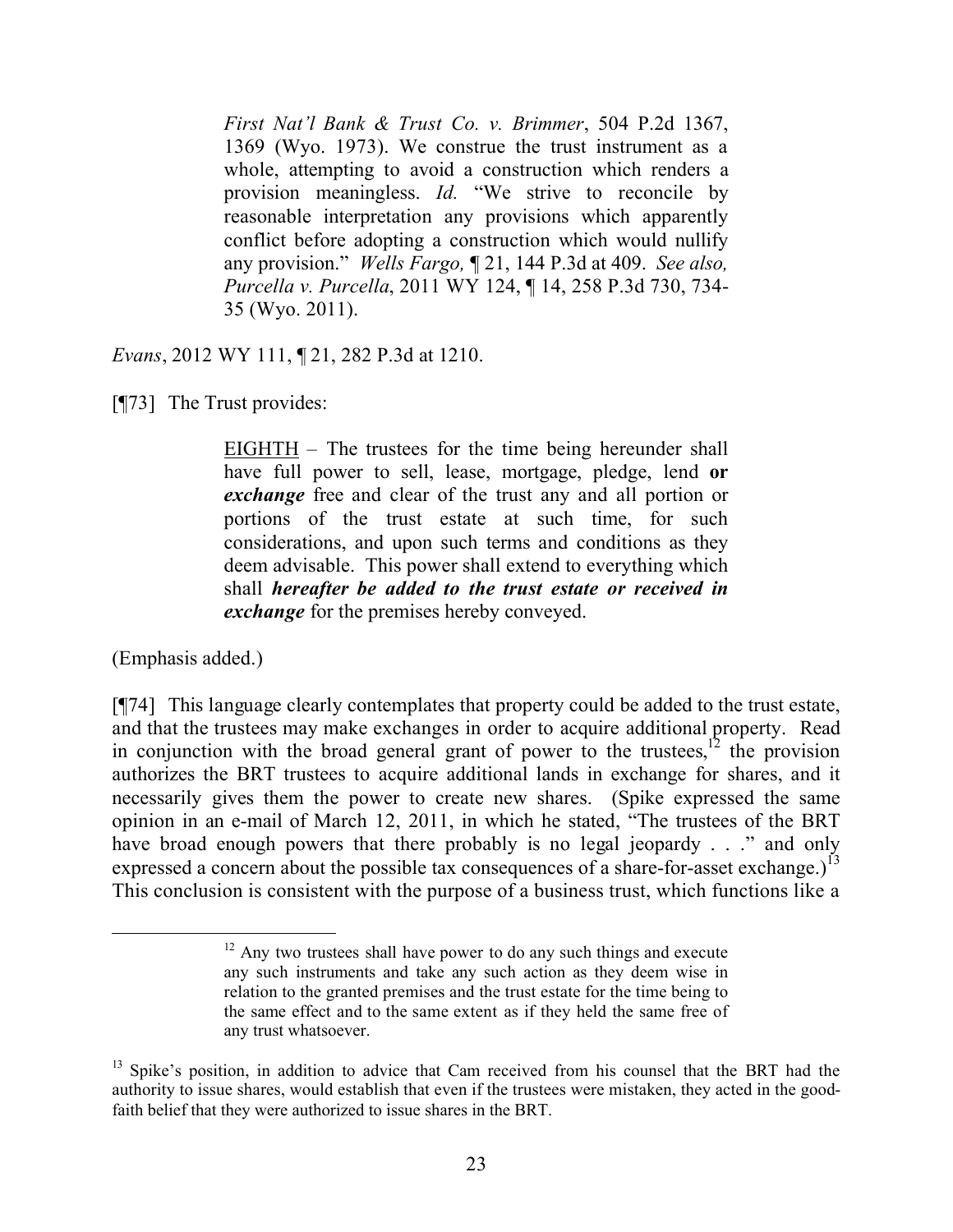corporation, and issues certificates "which resemble certificates for shares of stock in a corporation and are issued and transferred in a like manner[.]" *Navarro Sav. Ass'n*, 446 U.S. at 468, 100 S.Ct. at 1785.

[¶75] The district court erred as a matter of law when it found that the trustees did not have the discretion to create new shares in the BRT.

### *IV. Did the district court commit reversible error when it allowed undesignated expert testimony, concluded property deeded to Cam was not suitable for development in spite of Spike's expert's testimony otherwise, and based its finding on difference in value by comparing a 2007 value of one property to a 2013 value of another?*

[¶76] Cam exchanged an undivided 31 percent interest in an 80-acre tract of land (the Jeffries 80) for 36.88 acres of BRT property upon which he had built his house.<sup>14</sup> The district court found that:

> 13. The trial testimony established that the property was not physically inspected and driven over as large parts of the property is impossible to drive over due to its steep terrain. Testimony further established that the property deeded by Cam Forbes to BRT is not suitable for development due [to] the steep character of the land.

> 14. The 36.88 acres of property deeded in fee simple to Cam Forbes in 2007 was valued at \$320,000.00. The property the BRT received as tenants-in-common was a 31% interest in 80 acres valued at \$205,000.00 in 2013.

> 15. The value of the 31% interest in the 80 acres the BRT received as tenants-in-common translates to approximately 25 acres and is valued at approximately \$63,550.00. The difference in value between the fee simple property Defendant Cam Forbes received in the transaction and the tenants-in-common property he provided in the exchange was approximately \$256,450.00.

[¶77] The district court held that the transaction "benefited [] Cam Forbes at the expense of all other beneficiaries," that the "trustees misrepresented facts to the beneficiaries," and that the trustees "breached their duty of loyalty and their duty to act in good faith to the beneficiaries by approving the land exchange."

 <sup>14</sup> The Trust authorizes beneficiaries to build homes on BRT property.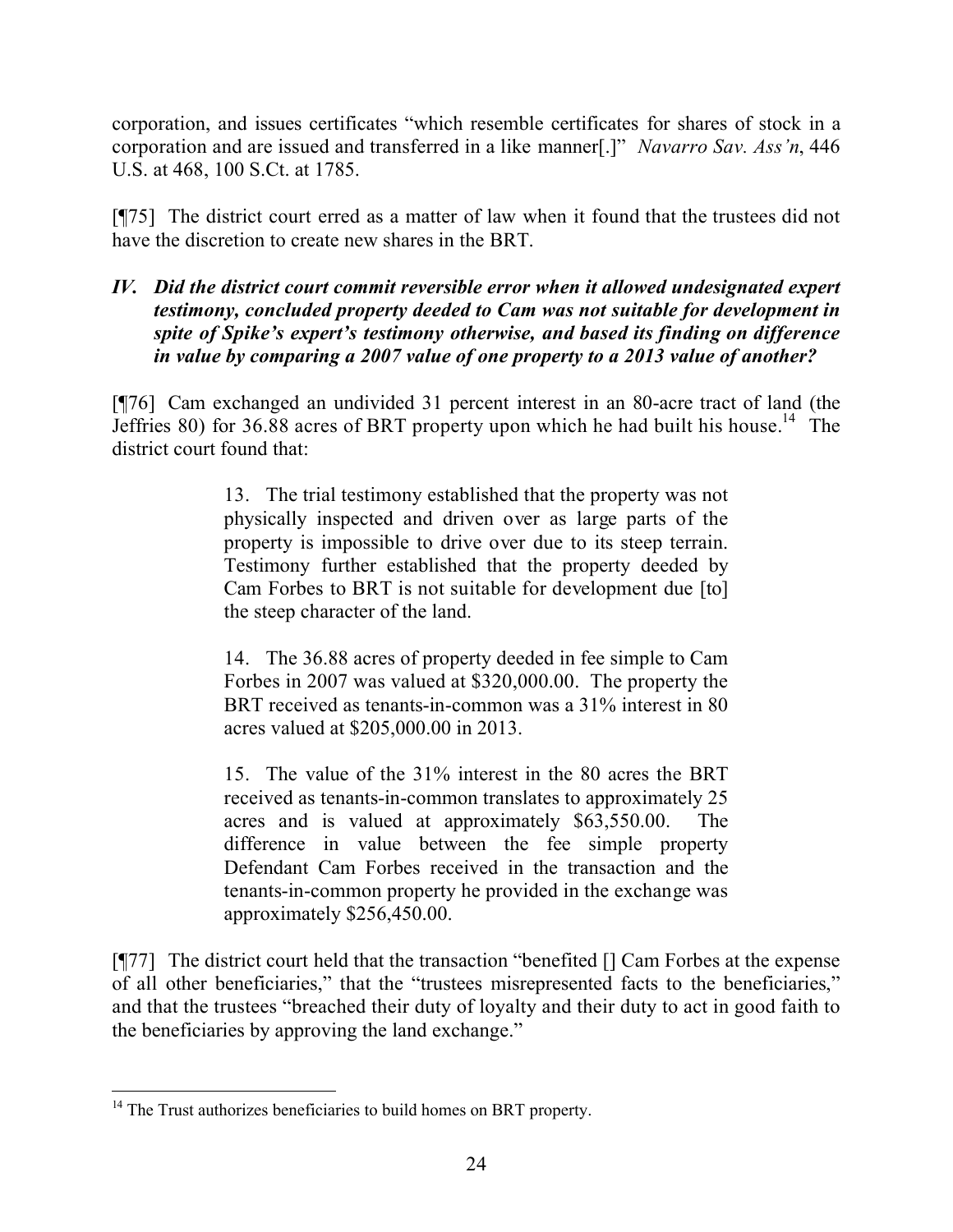[¶78] Julia and Cam challenge the factual basis for these findings, asserting that the undesignated expert witness should not have been allowed to testify regarding the value of the exchanged land; that it was error to compare a 2007 appraisal of one property to a 2013 appraisal of the exchanged property; and that the conclusion the property exchanged by Cam was unsuitable for development was contrary to the testimony of Spike's own (undesignated) expert. We address each of these in turn.

## **A. The Undesignated Expert**

[¶79] The district court ordered Spike to designate expert witnesses by March 8, 2013. Although James Urbatchka had completed his appraisal of the Jeffries 80 in January 2013, he was not designated as an expert.<sup>15</sup> After Spike listed Mr. Urbatchka's 2013 appraisal as an exhibit in his final pretrial memo, the Sarah P. Forbes Revocable Trust (which was a defendant at the time but would be dismissed from the case prior to trial) filed a motion in limine to bar Mr. Urbatchka from testifying to any opinion set forth in his January 2013 appraisal.<sup>16</sup> The BRT trustees raised their objection to Mr. Urbatchka's testimony regarding the 2013 appraisal in their Response to Plaintiff's Pretrial Memorandum, filed May 28, 2013. The district court denied the motions in an August 13,  $2013^{17}$  ruling, stating:

> The Court finds that any testimony by Mr. Urbachka's [sic] regarding appraisals he did on behalf of Plaintiff is proper regardless of Mr. Urbachka's [sic] designation or not as an expert. The Court notes that Mr. Urbachka [sic] provided both parties with appraisals in his professional capacity, and his testimony would therefore appear to be relevant to both parties.

[¶80] The parties do not dispute that, as to the 2013 appraisal, Mr. Urbatchka was testifying as an expert who was subject to the expert designation requirements and deadlines. Mr. Urbatchka's testimony regarding his 2013 appraisal formed the basis for the district court's finding that the BRT trade for a 31 percent interest in Cam's property was not fair. Julia and Cam argue that this testimony should not have been admitted, because it violated both the district court's scheduling order and W.R.C.P. 26(a)(2). They contend that W.R.C.P.  $37(c)(1)$  requires that "A party that without substantial justification fails to disclose information as required by Rule  $26(a)$  or  $26(e)(1)$  or to amend a prior response to discovery as required by Rule 26(e)(2) is not, unless the error is harmless, permitted to use as evidence at trial, at a hearing, or on a motion any witness

<sup>&</sup>lt;sup>15</sup> Mr. Urbatchka had been listed as a "may call" fact witness by Spike, and earlier appraisals he had done (not for purpose of trial) had been identified by the trustees as exhibits.

<sup>&</sup>lt;sup>16</sup> The BRT trustees filed a joinder to this motion in limine on May 28, 2013.

<sup>&</sup>lt;sup>17</sup> Trial began August 19,  $2013$ .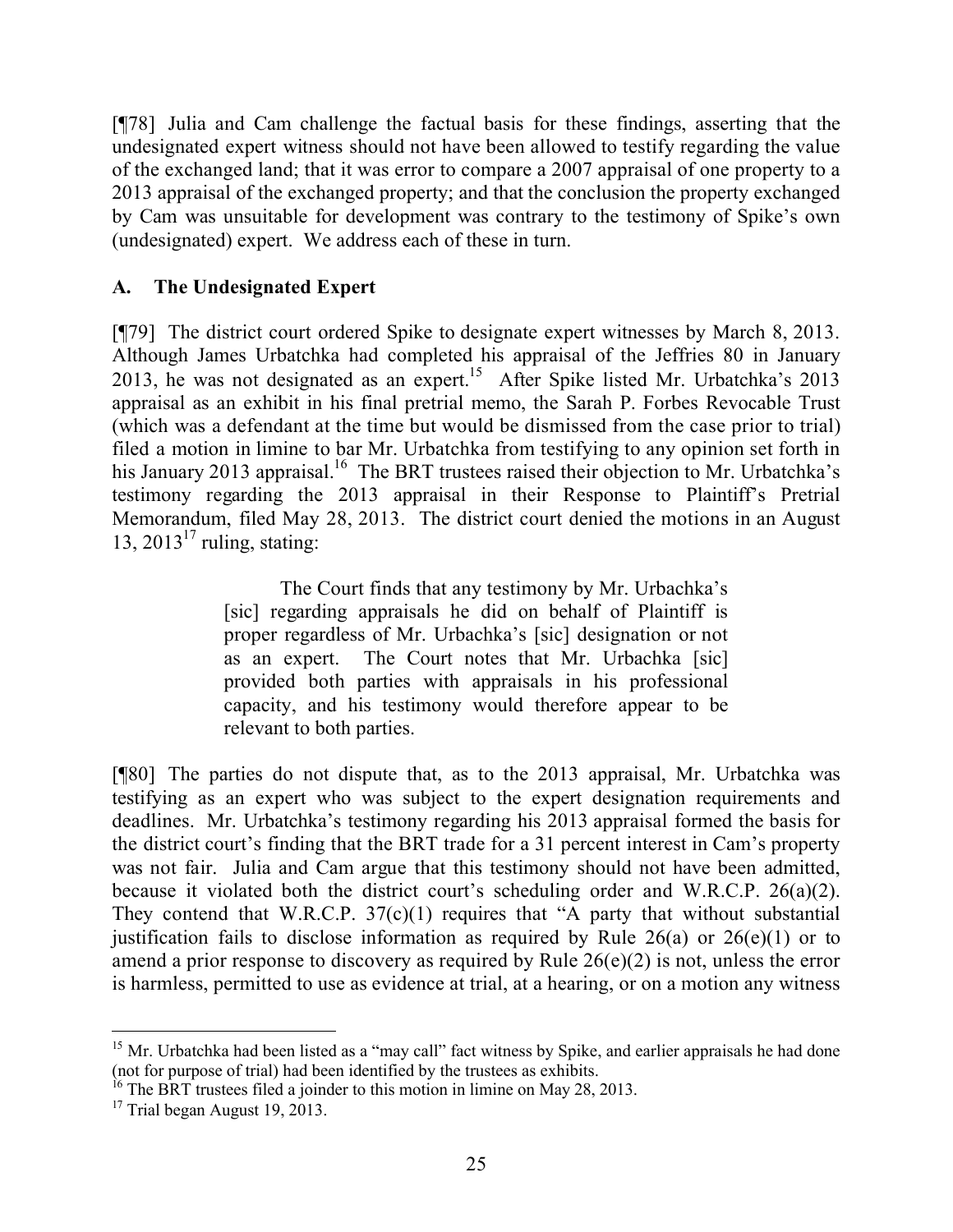or information not so disclosed." Spike contends there was no surprise or prejudice to the trustees because they planned to have Urbatchka testify about other appraisals anyway.

[¶81] "A ruling on the admission or exclusion of expert witness testimony based on a violation of a pre-trial order is within the trial court's discretion, and we will not overturn the decision absent a showing of an abuse of that discretion." *Smith v. Paiz*, 2004 WY 14, ¶ 15, 84 P.3d 1272, 1277 (Wyo. 2004) (citing *Winterholler v. Zolessi*, 989 P.2d 621, 624-25 (Wyo. 1999)). We are not informed why the district court ruled as it did, and we can discern no reasonable basis for doing so.

[¶82] We have held that when a party claims an error in the admission of evidence on the basis of unfair surprise and prejudice, we will not consider the alleged error unless the party sought a continuance upon learning of the alleged surprise. *Miller v. Beyer*, 2014 WY 84, ¶ 56 329 P.3d 956, 972 (Wyo. 2014); *Parrish v. Groathouse Constr., Inc.*, 2006 WY 33, ¶ 15 n.4, 130 P.3d 502, 507 n.4 (Wyo. 2006); *Meyer v. Rodabaugh*, 982 P.2d 1242, 1245 (Wyo. 1999). However, in each of these cases, the district court had offered a continuance which the objecting party declined. In *Betts v. Crawford*, 965 P.2d 680, 685 (Wyo. 1998), the case in which we first applied the rule to expert witness designation, we found that the plaintiff's case was not harmed by the expert testimony. In *Morris v. State ex rel. Wyo. Workers' Safety & Comp. Div*., 2012 WY 71, ¶ 30, 276 P.3d 399, 407 (Wyo. 2012), we backed away from a strict requirement that the party must request a continuance in order to preserve the issue for appeal, holding that where a party clearly identifies its objection to the evidence, moves for its exclusion, and the objection is preserved in the record, we will consider the claim of error under our *Winterholler* analysis. *Id*. While it would always be prudent to request a continuance, both to allow the district court the opportunity to cure the surprise and to preserve the issue on appeal, here, as in *Morris*, the trustees made reasonable efforts to preserve the issue.<sup>18</sup> They filed a motion in limine immediately upon receiving notice that Spike intended to use Mr. Urbatchka's 2013 appraisal, and objected again in their Response to Plaintiff's Pretrial Memorandum. The district court did not rule on those motions until six days before trial. We hold that, under these circumstances, the failure to request a continuance is not an absolute bar to the trustees' appeal of the issue, and we will instead analyze it by applying the *Winterholler* factors.

[¶83] In *Winterholler*, we adopted the following factors for evaluating whether the district court abused its discretion in admitting or excluding a party's supplementation of its disclosures after the conclusion of expert discovery:

> (1) whether allowing the evidence would incurably surprise or prejudice the opposing party;

 <sup>18</sup> Contrast *In re MC*, 2013 WY 43,  $\P$  48, 299 P.3d 75, 85 (Wyo. 2013) (in which objecting party took no steps to attempt to correct or preserve the issue of claimed undesignated witnesses).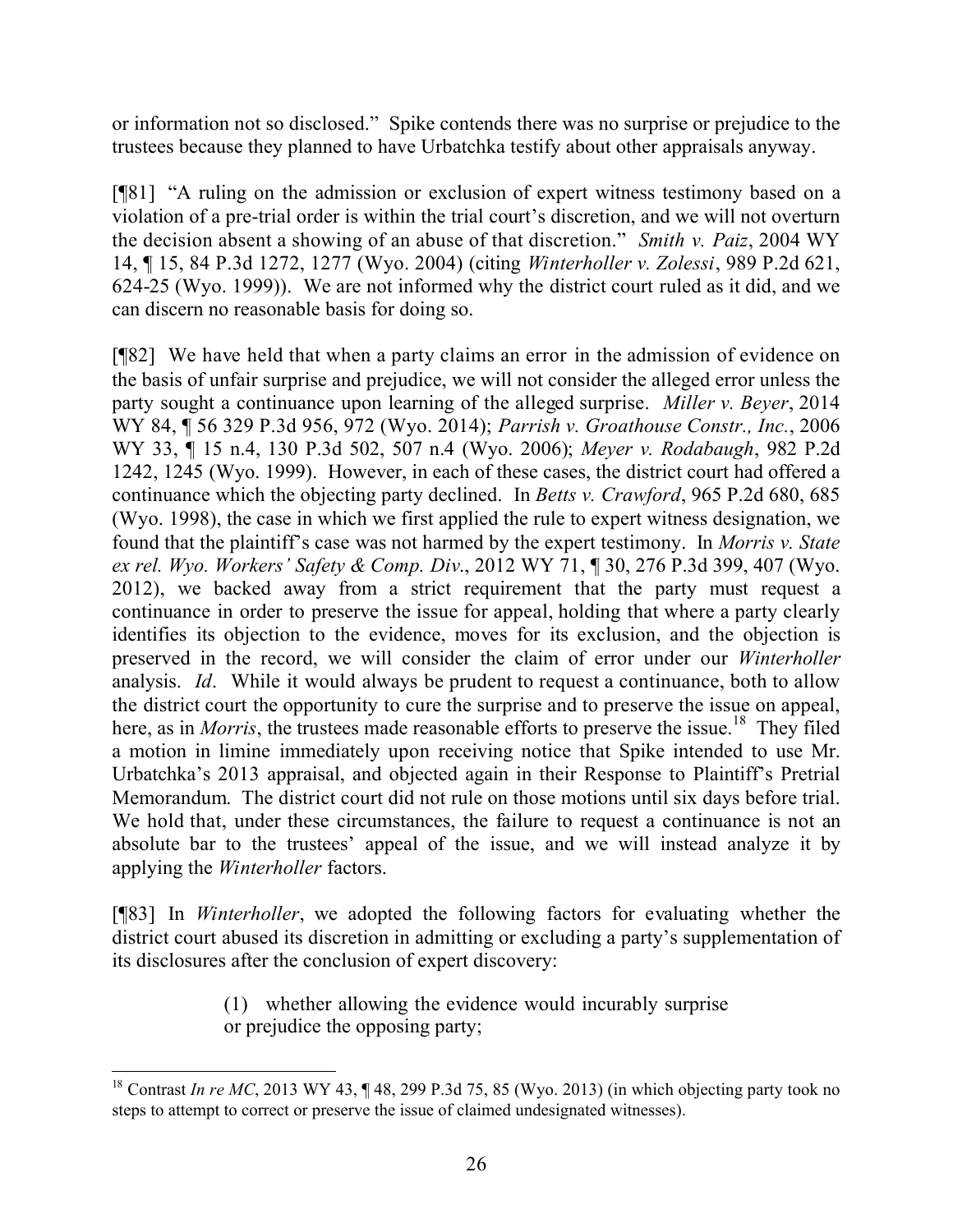(2) whether excluding the evidence would incurably prejudice the party seeking to introduce it;

(3) whether the party seeking to introduce the testimony failed to comply with the evidentiary rules inadvertently or willfully;

(4) the impact of allowing the proposed testimony on the orderliness and efficiency of the trial; and

(5) the impact of excluding the proposed testimony on the completeness of the information before the court or jury.

*Winterholler v. Zolesssi*, 989 P.2d 621, 628 (Wyo. 1999) (quoting *Dada v. Children's Nat'l Med. Ctr.*, 715 A.2d 904, 909 (D.C. 1998); *see also Morris*, 2012 WY 71, ¶ 31, 276 P.3d at 407.

[¶84] First, allowing the evidence of Mr. Urbatchka's 2013 appraisal six days before trial provided no opportunity for the trustees to find or designate an expert to counter his testimony. There is no question that the testimony was prejudicial to the trustees, since it formed the basis for the district court's conclusion that the land exchange was unfair to the BRT beneficiaries.

[¶85] Second, excluding the evidence would not have incurably prejudiced the party seeking to introduce the 2013 appraisal. The evidence of the Jeffries 80's value in 2013 is of questionable relevance or reliability, and should not have been admitted in any case. The district court compared a 2007 appraised value of the land Cam acquired from BRT (\$320,000.00) to a 2013 appraised value of the interest in land Cam traded to the BRT (\$63,550.00). Julia and Cam contend that it is improper to compare property values with such a lapse of time, particularly when there was a "major stock market crash and decline in real estate values, and the extended recession" in the interim. We agree that an appraisal of the property's value as of 2013 is a poor indicator of its value in 2007, and should not have been relied upon by the district court. 19 *See Anderson v. Bauer*, 681 P.2d 1316, 1325 (Wyo. 1984) (error for the plaintiffs to use a 1983 appraisal for claim of diminished value arising from a 1978 injury).

[¶86] Third, the record does not indicate whether Spike failed to designate Mr. Urbatchka as an expert with respect to the 2013 appraisal inadvertently or willfully. We only know that the appraisal was completed in January of 2013, and the expert witness

 <sup>19</sup> A retrospective appraisal, valuing the property as of 2007, would have been the appropriate measure and is an accepted method employed by professional appraisers. *Day v. Stascavage*, 251 P.3d 1225, 1230-31 (Co. App. 2010).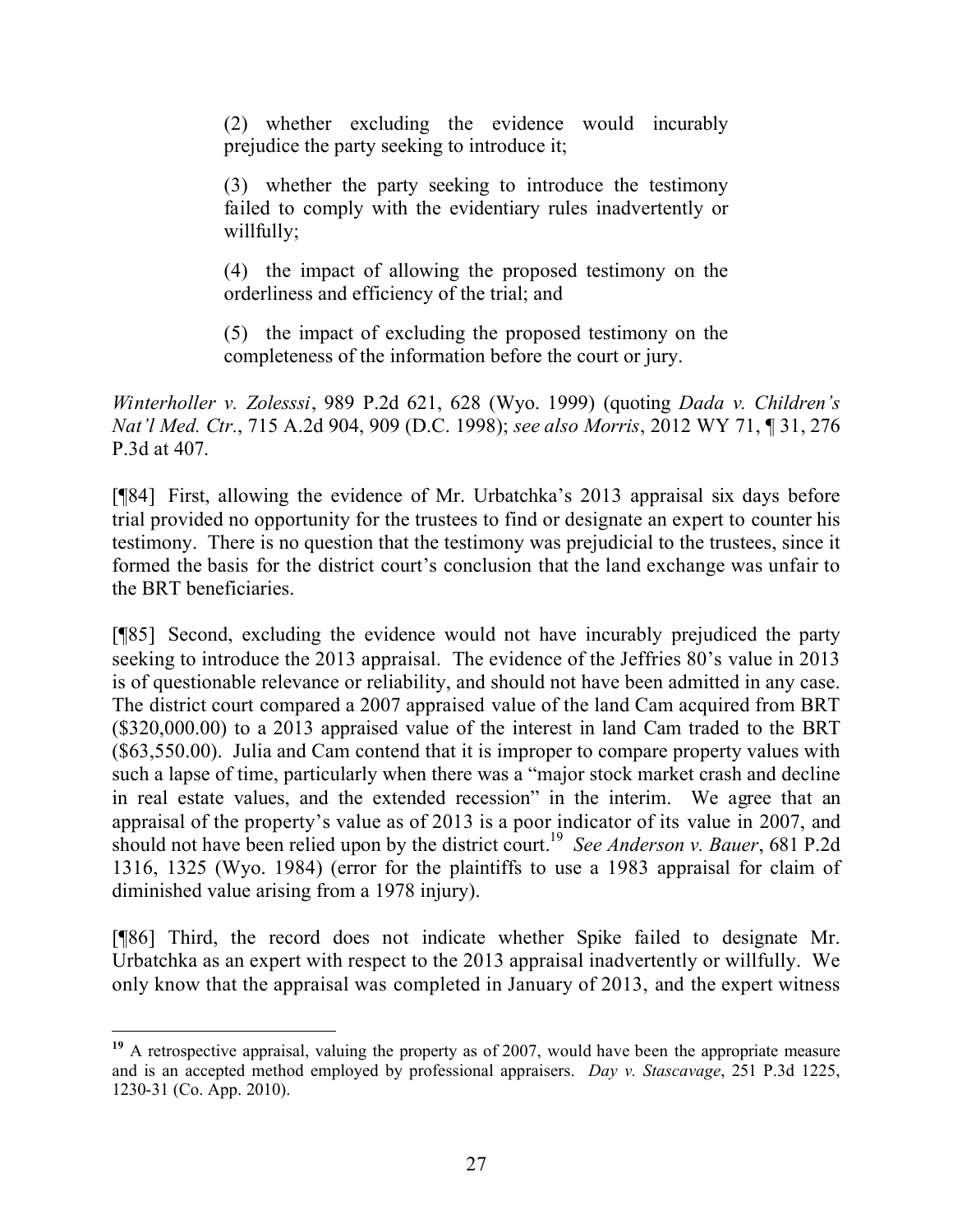designation deadline was March 8, 2013. Spike has presented no explanation for the failure to designate, and this factor weighs against him.

[¶87] Fourth, allowing Mr. Urbatchka's testimony had minimal impact on the orderliness and efficiency of trial, as he was likely going to be called in any case as a fact witness.

[¶88] Finally, in this case, excluding the evidence would have resulted in a great deal more accurate information for the district court's consideration, in view of the fact the 2013 appraisal has very little relevance to the 2007 property values.

[¶89] Applying the *Winterholler* factors to these facts, we must conclude that the district court abused its discretion in admitting and relying on the expert testimony concerning the 2013 value of the Jeffries 80.

## **B. Suitability for Development**

[¶90] The district court found that the Jeffries 80 property exchanged by Cam to the BRT "is not suitable for development due to the steep character of the land." It further concluded the parcel "is steep, inhospitable and most certainly not fit for any other purpose than what it is being used for now, which as far as this Court can tell, is nothing."

[¶91] The record does not support this conclusion. In fact, Mr. Urbatchka testified "I think there was enough relatively flat land that you could put four houses there, sure." The district court's findings of fact as to the Jeffries 80 suitability for development are clearly erroneous.

[¶92] Our conclusions regarding the district court's errors in evaluating the 2007 land transaction between Cam and the BRT do not, however, exonerate the trustees. The fact remains that Cam as trustee entered into a transaction with the BRT, which alone raises questions regarding his duty of loyalty. Although the trustees insist that Cam recused himself as a BRT trustee prior to the decision being made, his recusal at the last leg of the negotiation does not satisfy his duty of loyalty. "Where there are several trustees, one of them cannot properly purchase trust property for himself, although his co-trustees are not personally interested in the purchase and consent to the sale." Restatement (Second) of Trusts § 170, cmt. b.

[¶93] We conclude once again, that the BRT trustees were careless in allowing the individual trustees to enter into deals with the Trust, especially with no safeguards in place to ensure the fairness of the transactions. While we recognize that this may have been the acceptable way of doing business for the BRT trustees for many years, such conduct does not meet the duty of loyalty. As a practical matter, as soon as a single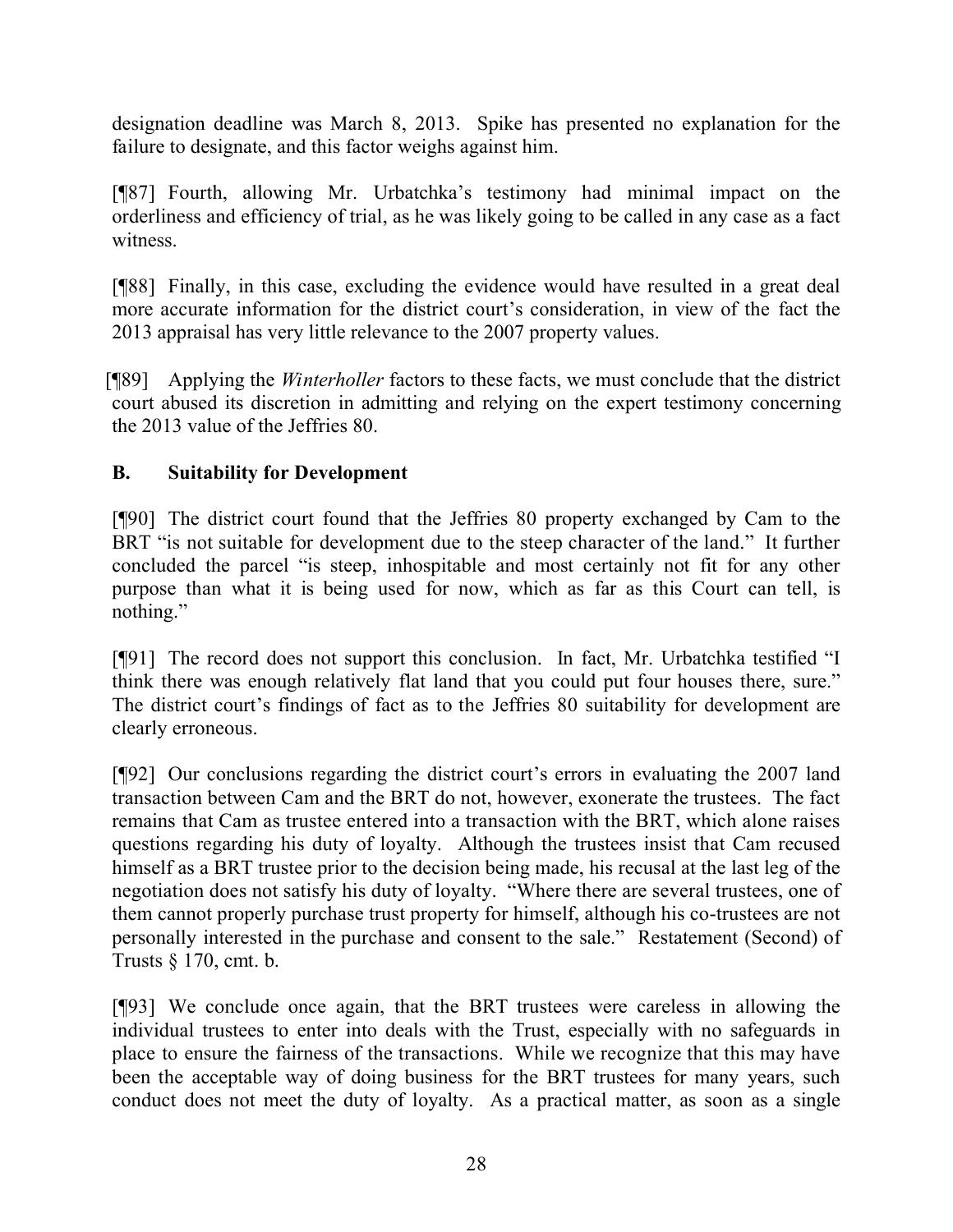beneficiary becomes adverse, as Spike apparently did after 2007, anything short of strict adherence to the duties imposed by the Trust and the law will result, at the very least, in the type of litigation we see here.

## **C. Was Removal Warranted?**

[¶94] The ultimate question is whether the district court correctly removed Cam and Julia as BRT trustees. We find that the district court based that decision on a number of clearly erroneous findings of fact. The water rights that were moved to Cam's property did not come from BRT lands. Julia did not gain \$376,226 from the Nature Conservancy transaction. The Jeffries 80 property could have four houses built on it. The value of the Jeffries 80 in 2013 is not a reliable measure of its value in 2007. The district court also applied an incorrect legal standard to the trustees' duty, and allowed evidence and testimony without explanation or a discernible basis.

[¶95] Remand would serve no purpose under these circumstances, where the facts are sufficient for a final determination. As discussed above, we find that trustees Cam and Julia did engage in self-dealing in the 2007 Cam land exchange, the conservation easement transactions, and the water rights changes in place of use. Removal of a trustee, however, "usually will not be grounded on a mere error of judgment or conduct even though there is a technical breach of the trust, if the trust estate does not suffer." *Schildberg v. Schildberg*, 461 N.W.2d 186, 191 (Iowa 1990) (citing 76 Am. Jur. 2d *Trusts* § 130, at 370 (1975)). "Generally, the court will not remove a testamentary trustee absent a demonstrated abuse of power." *In re Estate of Klarner*, 113 P.3d at 157 (citing *Copley v. Copley*, 178 Cal.Rptr. 842, 866 (1981); *Culver v. Culver*, 169 N.E.2d 486, 489 (1960) (so long as trustee executes trust in good faith and sound discretion, court has no right to interfere)). Although Cam and Julia engaged in self-dealing, there is no evidence the trust estate suffered, nor is there a demonstrated abuse of power.

[¶96] Spike suggests that hostility alone is a basis for removal of the trustees. But, while it is apparent that Spike feels hostile toward the trustees (for example, referring to their actions as "[a]bsolute idiocy," "where selfish pursuit of getting the personal max they can out of every situation is the modus operandum" in an e-mail to Edith), there is no evidence that hostility is reciprocated.

> Hostility may naturally exist in trust relationships since trusts are usually created to withhold control of the trust principal from the beneficiaries. Hostility between the trustee and the beneficiaries of the trust alone is insufficient to require the removal of the trustee. To be sufficient to require removal, the hostility must interfere with the proper administration of the trust.